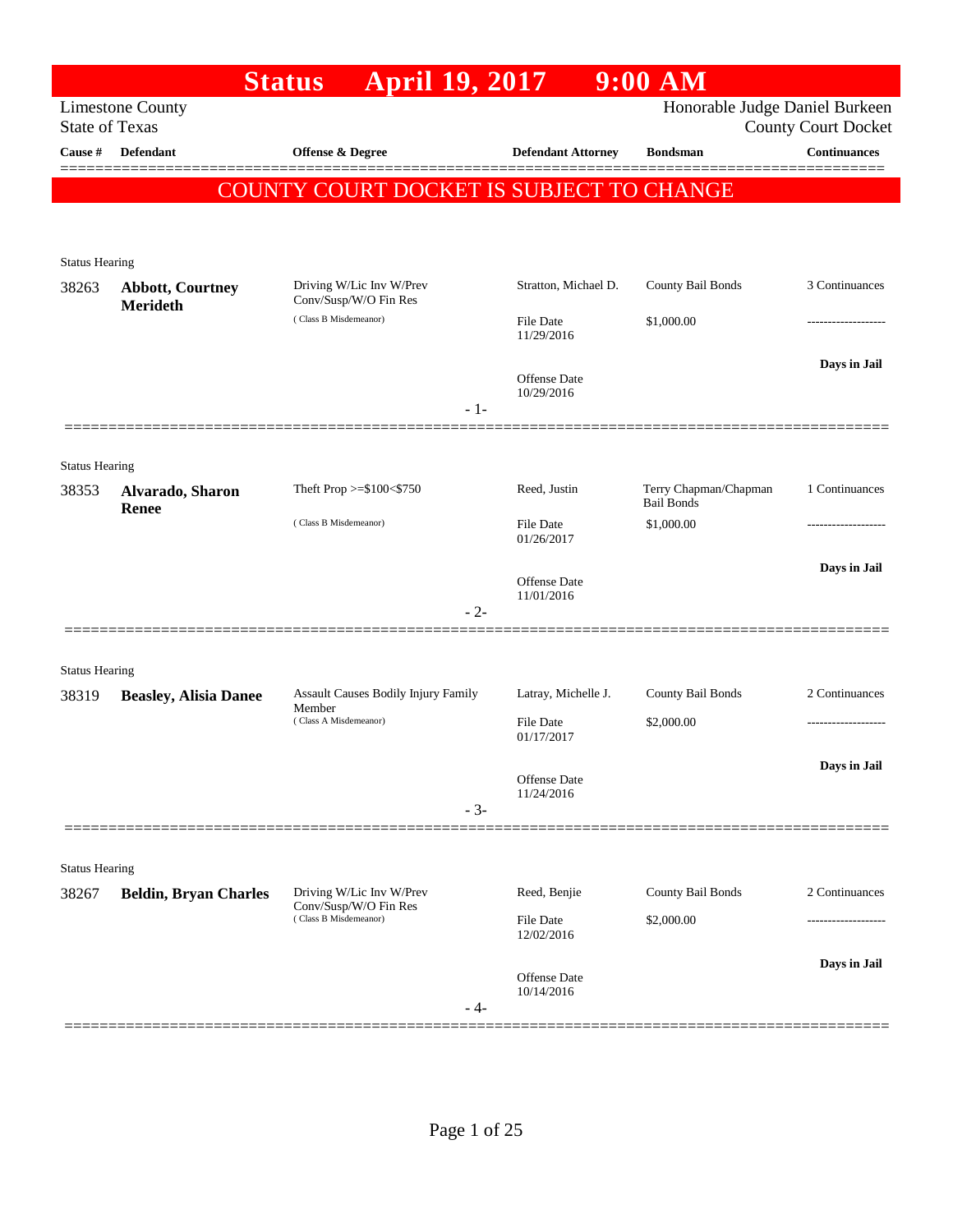|                                |                             | <b>April 19, 2017</b><br><b>Status</b>                                     |                                            | $9:00$ AM                               |                            |
|--------------------------------|-----------------------------|----------------------------------------------------------------------------|--------------------------------------------|-----------------------------------------|----------------------------|
| <b>State of Texas</b>          | <b>Limestone County</b>     |                                                                            |                                            | Honorable Judge Daniel Burkeen          | <b>County Court Docket</b> |
| Cause #                        | <b>Defendant</b>            | <b>Offense &amp; Degree</b>                                                | <b>Defendant Attorney</b>                  | <b>Bondsman</b>                         | <b>Continuances</b>        |
|                                |                             | COUNTY COURT DOCKET IS SUBJECT TO CHANGE                                   |                                            |                                         |                            |
| Review Hearing                 |                             |                                                                            |                                            |                                         |                            |
| 38145                          | Blackmon, U'Dana<br>Dawn    | Driving W/Lic Inv W/Prev<br>Conv/Susp/W/O Fin Res                          |                                            | County Bail Bonds                       | 3 Continuances             |
|                                |                             | (Class B Misdemeanor)                                                      | <b>File Date</b><br>08/23/2016             | \$1,000.00                              | -----------------          |
|                                |                             | $-5-$                                                                      | <b>Offense Date</b><br>07/23/2016          |                                         | Days in Jail               |
|                                |                             |                                                                            |                                            |                                         |                            |
| <b>Review Hearing</b><br>37201 | <b>Blaylock, Shadarwin</b>  | Driving W/Lic Inv W/Prev<br>Conv/Susp/W/O Fin Res<br>(Class B Misdemeanor) | <b>File Date</b>                           | First Call Bail Bonds #89<br>\$2,000.00 | 19 Continuances<br>.       |
|                                |                             |                                                                            | 10/28/2014<br><b>Offense Date</b>          |                                         | Days in Jail               |
|                                |                             | $-6-$                                                                      | 10/12/2014                                 |                                         |                            |
| <b>Status Hearing</b>          |                             |                                                                            |                                            |                                         |                            |
| 38224                          | <b>Boston, Anita Sue</b>    | <b>Assault Causes Bodily Injury Family</b><br>Member                       | Spivey, Shirley                            | County Bail Bonds                       | 4 Continuances             |
|                                |                             | (Class A Misdemeanor)                                                      | <b>File Date</b><br>11/04/2016             | \$1,500.00                              |                            |
|                                |                             | $-7-$                                                                      | Offense Date<br>08/12/2016                 |                                         | Days in Jail               |
|                                |                             |                                                                            |                                            |                                         |                            |
| <b>Status Hearing</b>          |                             |                                                                            |                                            |                                         |                            |
| 38344                          | <b>Bowers, Robert Craig</b> | Poss Cs Pg $3 < 28g$<br>(Class A Misdemeanor)                              | Moore, David E.<br>File Date<br>01/26/2017 | County Bail Bonds<br>\$3,000.00         | 1 Continuances<br>.        |
|                                |                             | $-8-$                                                                      | <b>Offense Date</b><br>10/26/2016          |                                         | Days in Jail               |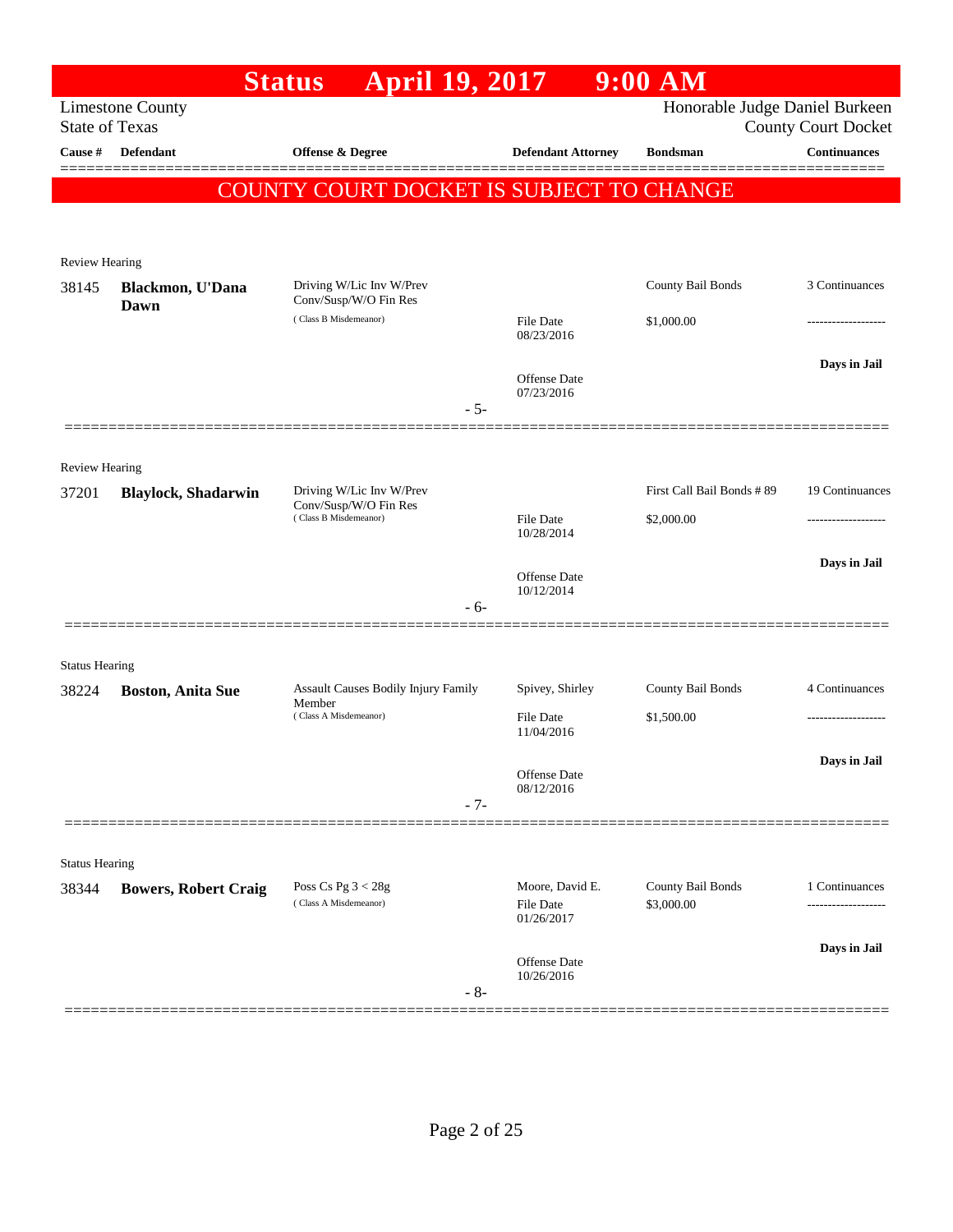|                       |                                            | <b>April 19, 2017</b><br><b>Status</b>             |        |                                     | $9:00$ AM                       |                                                              |
|-----------------------|--------------------------------------------|----------------------------------------------------|--------|-------------------------------------|---------------------------------|--------------------------------------------------------------|
| <b>State of Texas</b> | <b>Limestone County</b>                    |                                                    |        |                                     |                                 | Honorable Judge Daniel Burkeen<br><b>County Court Docket</b> |
| Cause #               | <b>Defendant</b>                           | Offense & Degree                                   |        | <b>Defendant Attorney</b>           | <b>Bondsman</b>                 | <b>Continuances</b>                                          |
|                       |                                            |                                                    |        |                                     |                                 |                                                              |
|                       |                                            | COUNTY COURT DOCKET IS SUBJECT TO CHANGE           |        |                                     |                                 |                                                              |
|                       |                                            |                                                    |        |                                     |                                 |                                                              |
| <b>Status Hearing</b> |                                            |                                                    |        |                                     |                                 |                                                              |
| 38345                 | <b>Bowers, Robert Craig</b>                | Poss Cs Pg 2-a <= 20z<br>(Class B Misdemeanor)     |        | Moore, David E.<br><b>File Date</b> | County Bail Bonds<br>\$2,000.00 | 1 Continuances                                               |
|                       |                                            |                                                    |        | 01/26/2017                          |                                 |                                                              |
|                       |                                            |                                                    |        | Offense Date                        |                                 | Days in Jail                                                 |
|                       |                                            |                                                    | $-9-$  | 10/26/2016                          |                                 |                                                              |
|                       |                                            |                                                    |        |                                     |                                 |                                                              |
| <b>Status Hearing</b> |                                            |                                                    |        |                                     |                                 |                                                              |
| 38346                 | <b>Bowers, Robert Craig</b>                | Driving While Intoxicated<br>(Class B Misdemeanor) |        | Moore, David E.<br><b>File Date</b> |                                 | 1 Continuances                                               |
|                       |                                            |                                                    |        | 01/26/2017                          |                                 |                                                              |
|                       |                                            |                                                    |        | <b>Offense Date</b>                 |                                 | Days in Jail                                                 |
|                       |                                            |                                                    | $-10-$ | 10/26/2016                          |                                 |                                                              |
|                       |                                            |                                                    |        |                                     |                                 |                                                              |
| <b>Status Hearing</b> |                                            |                                                    |        |                                     |                                 |                                                              |
| 38342                 | <b>Briscoe, Thrence</b>                    | Driving W/Lic Inv W/Prev<br>Conv/Susp/W/O Fin Res  |        |                                     | Personal Bond                   | 1 Continuances                                               |
|                       | <b>Deshone</b>                             | (Class B Misdemeanor)                              |        | <b>File Date</b>                    | \$1,000.00                      |                                                              |
|                       |                                            |                                                    |        | 01/26/2017                          |                                 | Days in Jail                                                 |
|                       |                                            |                                                    |        | <b>Offense Date</b><br>01/08/2017   |                                 |                                                              |
|                       |                                            |                                                    | $-11-$ |                                     |                                 |                                                              |
|                       |                                            |                                                    |        |                                     |                                 |                                                              |
| <b>Status Hearing</b> |                                            |                                                    |        |                                     |                                 |                                                              |
| 38278                 | <b>Broadnax, Brandon</b><br><b>Marquis</b> | Theft Prop >=\$750<\$2,500                         |        |                                     | County Bail Bonds               | 2 Continuances                                               |
|                       |                                            | (Class A Misdemeanor)                              |        | <b>File Date</b><br>12/09/2016      | \$2,000.00                      |                                                              |
|                       |                                            |                                                    |        |                                     |                                 | Days in Jail                                                 |
|                       |                                            |                                                    |        | Offense Date<br>03/03/2016          |                                 |                                                              |
|                       |                                            |                                                    | $-12-$ |                                     |                                 |                                                              |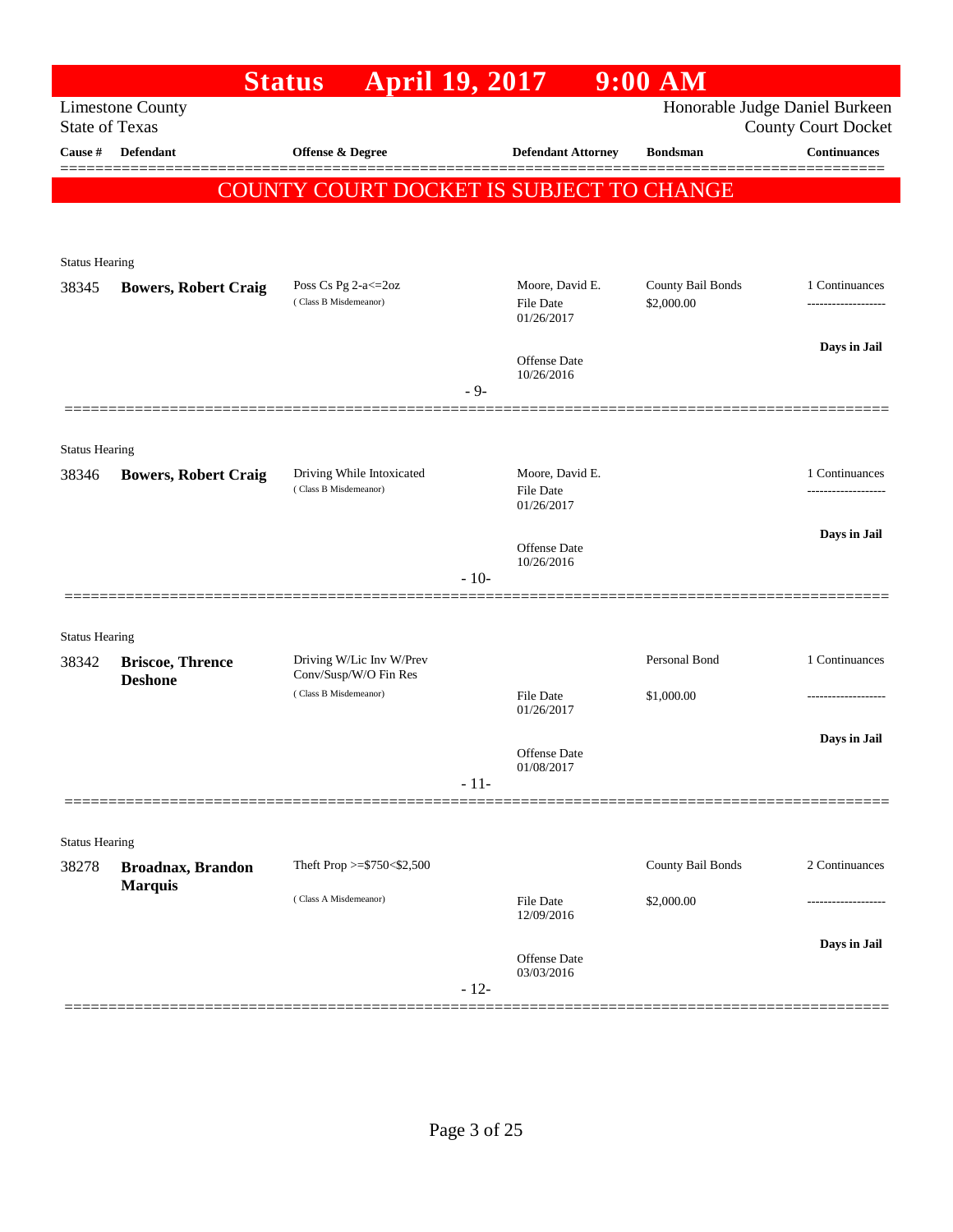|                       |                                         | <b>Status</b>                                                 | <b>April 19, 2017</b>          |                                             | $9:00$ AM                                |                                                              |
|-----------------------|-----------------------------------------|---------------------------------------------------------------|--------------------------------|---------------------------------------------|------------------------------------------|--------------------------------------------------------------|
| <b>State of Texas</b> | <b>Limestone County</b>                 |                                                               |                                |                                             |                                          | Honorable Judge Daniel Burkeen<br><b>County Court Docket</b> |
| Cause #               | <b>Defendant</b>                        | <b>Offense &amp; Degree</b>                                   |                                | <b>Defendant Attorney</b>                   | <b>Bondsman</b>                          | <b>Continuances</b>                                          |
|                       |                                         |                                                               |                                |                                             |                                          |                                                              |
|                       |                                         |                                                               |                                |                                             | COUNTY COURT DOCKET IS SUBJECT TO CHANGE |                                                              |
|                       |                                         |                                                               |                                |                                             |                                          |                                                              |
| Review Hearing        |                                         |                                                               |                                |                                             |                                          |                                                              |
| 38094                 | <b>Brooks, Dontya</b><br><b>Dashawn</b> | Driving While Disqualified/Comm Veh<br><b>W/Prev Convic</b>   |                                |                                             |                                          | 5 Continuances                                               |
|                       |                                         | (Class A Misdemeanor)                                         |                                | <b>File Date</b><br>08/03/2016              |                                          |                                                              |
|                       |                                         |                                                               |                                | <b>Offense Date</b><br>12/04/2014<br>$-13-$ |                                          | Days in Jail                                                 |
|                       |                                         |                                                               |                                |                                             |                                          |                                                              |
| <b>Status Hearing</b> |                                         |                                                               |                                |                                             |                                          |                                                              |
| 38349                 | <b>Brown, Eric Lamont</b>               | Driving While Intoxicated 2nd                                 |                                | Reed, Justin                                | Personal Bond                            | 1 Continuances                                               |
|                       |                                         | (Class A Misdemeanor)                                         |                                | <b>File Date</b><br>01/26/2017              | \$2,000.00                               | ------------------                                           |
|                       |                                         |                                                               |                                | <b>Offense Date</b>                         |                                          | Days in Jail                                                 |
|                       |                                         |                                                               |                                | 03/25/2016<br>$-14-$                        |                                          |                                                              |
|                       |                                         |                                                               |                                |                                             |                                          |                                                              |
| <b>Review Hearing</b> |                                         |                                                               |                                |                                             |                                          |                                                              |
| 38318                 | Calame, Eric Van                        | False Drug Test Falsification Device<br>(Class B Misdemeanor) |                                | <b>File Date</b>                            | County Bail Bonds<br>\$2,000.00          | 2 Continuances                                               |
|                       |                                         |                                                               |                                | 01/17/2017                                  |                                          |                                                              |
|                       |                                         |                                                               |                                | <b>Offense Date</b>                         |                                          | Days in Jail                                                 |
|                       |                                         |                                                               |                                | 11/23/2016<br>$-15-$                        |                                          |                                                              |
|                       |                                         |                                                               |                                |                                             |                                          |                                                              |
| <b>Review Hearing</b> |                                         |                                                               |                                |                                             |                                          |                                                              |
| 38099                 | <b>Childs, Raymond</b><br><b>Demon</b>  | Criminal Trespass                                             |                                | Reed, Justin                                | Personal Bond                            | 6 Continuances                                               |
|                       |                                         | (Class B Misdemeanor)                                         | <b>File Date</b><br>08/03/2016 | \$2,000.00                                  |                                          |                                                              |
|                       |                                         |                                                               |                                | Offense Date                                |                                          | Days in Jail                                                 |
|                       |                                         |                                                               |                                | 07/02/2016<br>$-16-$                        |                                          |                                                              |
|                       |                                         |                                                               |                                |                                             |                                          |                                                              |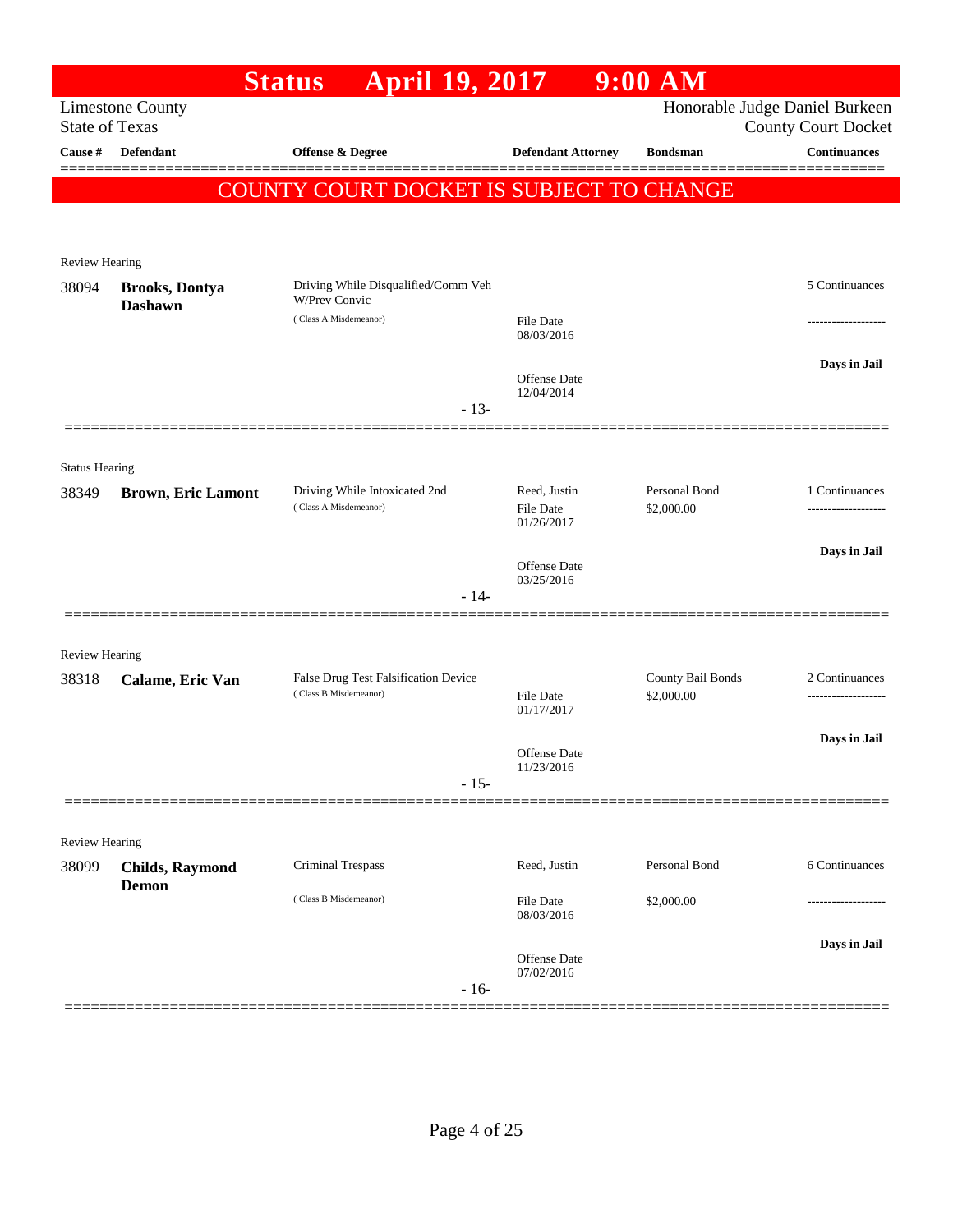|                       |                               | <b>April 19, 2017</b><br><b>Status</b>             |        |                                   | $9:00$ AM                       |                                                              |
|-----------------------|-------------------------------|----------------------------------------------------|--------|-----------------------------------|---------------------------------|--------------------------------------------------------------|
| <b>State of Texas</b> | <b>Limestone County</b>       |                                                    |        |                                   |                                 | Honorable Judge Daniel Burkeen<br><b>County Court Docket</b> |
| Cause #               | Defendant                     | Offense & Degree                                   |        | <b>Defendant Attorney</b>         | <b>Bondsman</b>                 | <b>Continuances</b>                                          |
|                       |                               |                                                    |        |                                   |                                 | ========                                                     |
|                       |                               | COUNTY COURT DOCKET IS SUBJECT TO CHANGE           |        |                                   |                                 |                                                              |
|                       |                               |                                                    |        |                                   |                                 |                                                              |
| Review Hearing        |                               |                                                    |        |                                   |                                 |                                                              |
| 38294                 | <b>Contreras, Julio Cesar</b> | Driving W/Lic Inv W/Prev<br>Conv/Susp/W/O Fin Res  |        |                                   | Personal Bond                   | 2 Continuances                                               |
|                       |                               | (Class B Misdemeanor)                              |        | File Date<br>01/06/2017           | \$1,000.00                      |                                                              |
|                       |                               |                                                    |        |                                   |                                 | Days in Jail                                                 |
|                       |                               |                                                    |        | <b>Offense</b> Date<br>11/17/2016 |                                 |                                                              |
|                       |                               |                                                    | $-17-$ |                                   |                                 |                                                              |
|                       |                               |                                                    |        |                                   |                                 |                                                              |
| <b>Review Hearing</b> |                               |                                                    |        |                                   |                                 |                                                              |
| 38265                 | <b>Crowley, Brad Keith</b>    | Theft Prop>=\$500<\$1,500<br>(Class B Misdemeanor) |        | Reed, Justin<br>File Date         | County Bail Bonds<br>\$3,000.00 | 3 Continuances                                               |
|                       |                               |                                                    |        | 12/02/2016                        |                                 |                                                              |
|                       |                               |                                                    |        | Offense Date                      |                                 | Days in Jail                                                 |
|                       |                               |                                                    | $-18-$ | 02/18/2015                        |                                 |                                                              |
|                       |                               |                                                    |        |                                   |                                 |                                                              |
| <b>Status Hearing</b> |                               |                                                    |        |                                   |                                 |                                                              |
| 38162                 | <b>Crundwell, Lex Ryder</b>   | Driving W/Lic Inv W/Prev<br>Conv/Susp/W/O Fin Res  |        |                                   |                                 | 4 Continuances                                               |
|                       |                               | (Class B Misdemeanor)                              |        | <b>File Date</b><br>09/06/2016    |                                 |                                                              |
|                       |                               |                                                    |        |                                   |                                 | Days in Jail                                                 |
|                       |                               |                                                    |        | Offense Date<br>07/20/2016        |                                 |                                                              |
|                       |                               |                                                    | $-19-$ |                                   |                                 |                                                              |
|                       |                               |                                                    |        |                                   |                                 |                                                              |
| Plea Hearing          |                               |                                                    |        |                                   |                                 |                                                              |
| 38061                 | Davis, Dravis Randall         | Assault Causes Bodily Injury Family<br>Member      |        | Reed, Benjie                      | Reed, Benjie                    | 7 Continuances                                               |
|                       |                               | (Class A Misdemeanor)                              |        | File Date<br>07/01/2016           | \$3,000.00                      |                                                              |
|                       |                               |                                                    |        |                                   |                                 | Days in Jail                                                 |
|                       |                               |                                                    |        | Offense Date<br>06/01/2016        |                                 |                                                              |
|                       |                               |                                                    | $-20-$ |                                   |                                 |                                                              |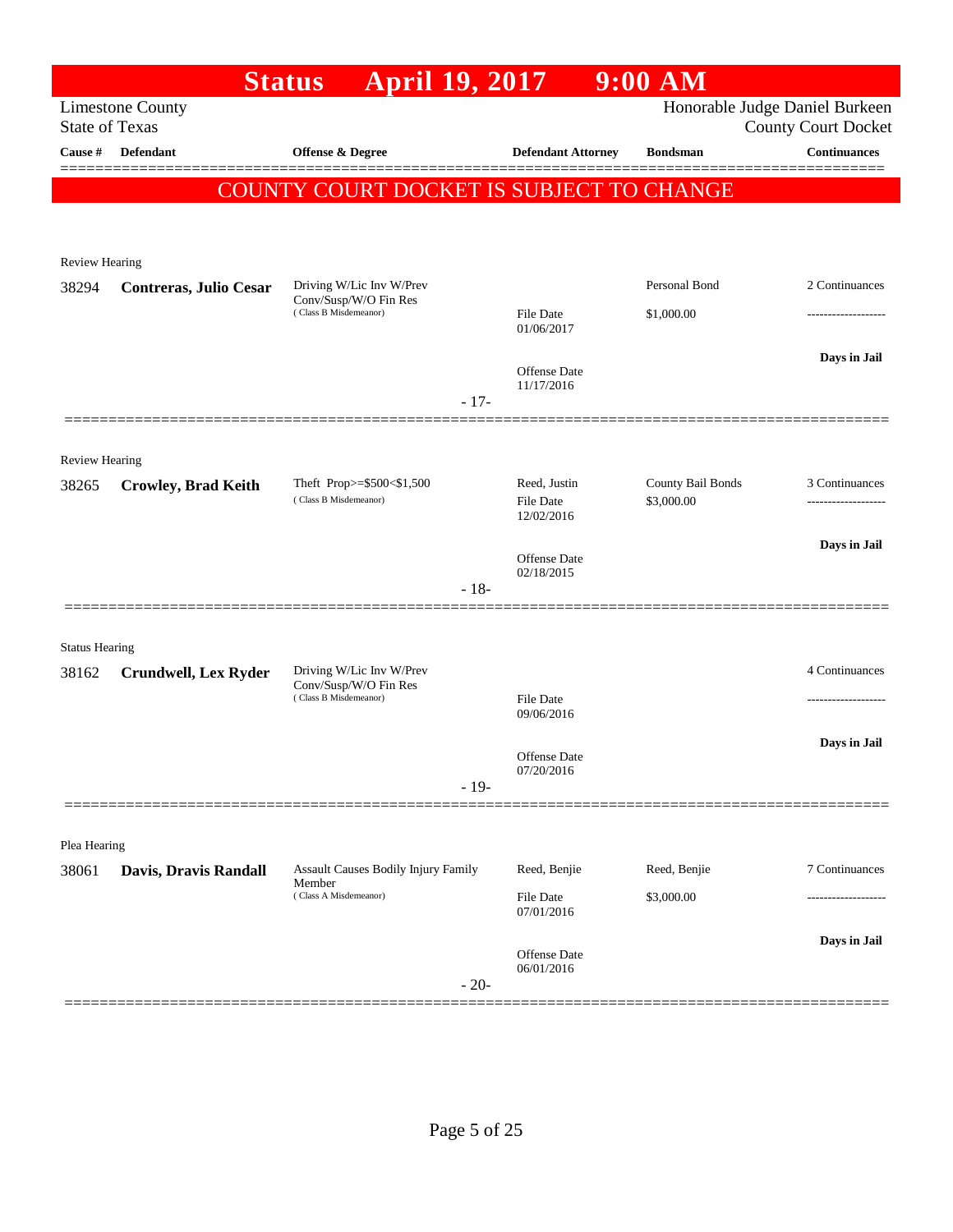| Honorable Judge Daniel Burkeen<br><b>Limestone County</b><br><b>State of Texas</b><br><b>County Court Docket</b><br><b>Offense &amp; Degree</b><br><b>Continuances</b><br>Cause #<br>Defendant<br><b>Defendant Attorney</b><br><b>Bondsman</b><br>COUNTY COURT DOCKET IS SUBJECT TO CHANGE<br>Review Hearing<br>Spivey, Shirley<br>County Bail Bonds<br>Poss Marij <2oz<br>Delacruz, Raul, Jr.<br>(Class B Misdemeanor)<br>File Date<br>\$2,000.00<br>08/23/2016<br><b>Offense</b> Date<br>07/19/2016<br>$-21-$<br><b>Status Hearing</b><br>Poss Marij <2oz<br>Spears, Edward<br>County Bail Bonds<br>Dunn, Colbie Brook<br>(Class B Misdemeanor)<br>File Date<br>\$2,000.00<br>01/06/2017<br><b>Offense</b> Date<br>11/17/2016<br>$-22-$<br><b>Review Hearing</b><br>Personal Bond<br>Driving W/Lic Inv W/Prev<br><b>Estes, Thomas Wayne</b><br>37760<br>Conv/Susp/W/O Fin Res<br>(Class B Misdemeanor)<br><b>File Date</b><br>\$2,000.00<br>12/22/2015<br>Offense Date<br>11/19/2015<br>$-23-$<br>Review Hearing<br>Personal Bond<br>Bail Jumping And Fail To Appear<br><b>Estes, Thomas Wayne</b><br>(Class A Misdemeanor)<br>\$2,000.00<br>File Date<br>01/27/2016<br>Days in Jail<br>Offense Date<br>01/07/2016<br>$-24-$ |       | <b>April 19, 2017</b><br><b>Status</b> | $9:00$ AM |                        |
|--------------------------------------------------------------------------------------------------------------------------------------------------------------------------------------------------------------------------------------------------------------------------------------------------------------------------------------------------------------------------------------------------------------------------------------------------------------------------------------------------------------------------------------------------------------------------------------------------------------------------------------------------------------------------------------------------------------------------------------------------------------------------------------------------------------------------------------------------------------------------------------------------------------------------------------------------------------------------------------------------------------------------------------------------------------------------------------------------------------------------------------------------------------------------------------------------------------------------------|-------|----------------------------------------|-----------|------------------------|
|                                                                                                                                                                                                                                                                                                                                                                                                                                                                                                                                                                                                                                                                                                                                                                                                                                                                                                                                                                                                                                                                                                                                                                                                                                |       |                                        |           |                        |
|                                                                                                                                                                                                                                                                                                                                                                                                                                                                                                                                                                                                                                                                                                                                                                                                                                                                                                                                                                                                                                                                                                                                                                                                                                |       |                                        |           |                        |
|                                                                                                                                                                                                                                                                                                                                                                                                                                                                                                                                                                                                                                                                                                                                                                                                                                                                                                                                                                                                                                                                                                                                                                                                                                |       |                                        |           |                        |
|                                                                                                                                                                                                                                                                                                                                                                                                                                                                                                                                                                                                                                                                                                                                                                                                                                                                                                                                                                                                                                                                                                                                                                                                                                |       |                                        |           |                        |
|                                                                                                                                                                                                                                                                                                                                                                                                                                                                                                                                                                                                                                                                                                                                                                                                                                                                                                                                                                                                                                                                                                                                                                                                                                |       |                                        |           |                        |
|                                                                                                                                                                                                                                                                                                                                                                                                                                                                                                                                                                                                                                                                                                                                                                                                                                                                                                                                                                                                                                                                                                                                                                                                                                |       |                                        |           |                        |
|                                                                                                                                                                                                                                                                                                                                                                                                                                                                                                                                                                                                                                                                                                                                                                                                                                                                                                                                                                                                                                                                                                                                                                                                                                | 38149 |                                        |           | 4 Continuances         |
|                                                                                                                                                                                                                                                                                                                                                                                                                                                                                                                                                                                                                                                                                                                                                                                                                                                                                                                                                                                                                                                                                                                                                                                                                                |       |                                        |           |                        |
|                                                                                                                                                                                                                                                                                                                                                                                                                                                                                                                                                                                                                                                                                                                                                                                                                                                                                                                                                                                                                                                                                                                                                                                                                                |       |                                        |           | <b>31 Days in Jail</b> |
|                                                                                                                                                                                                                                                                                                                                                                                                                                                                                                                                                                                                                                                                                                                                                                                                                                                                                                                                                                                                                                                                                                                                                                                                                                |       |                                        |           |                        |
|                                                                                                                                                                                                                                                                                                                                                                                                                                                                                                                                                                                                                                                                                                                                                                                                                                                                                                                                                                                                                                                                                                                                                                                                                                |       |                                        |           |                        |
|                                                                                                                                                                                                                                                                                                                                                                                                                                                                                                                                                                                                                                                                                                                                                                                                                                                                                                                                                                                                                                                                                                                                                                                                                                |       |                                        |           |                        |
|                                                                                                                                                                                                                                                                                                                                                                                                                                                                                                                                                                                                                                                                                                                                                                                                                                                                                                                                                                                                                                                                                                                                                                                                                                |       |                                        |           |                        |
|                                                                                                                                                                                                                                                                                                                                                                                                                                                                                                                                                                                                                                                                                                                                                                                                                                                                                                                                                                                                                                                                                                                                                                                                                                | 38296 |                                        |           | 2 Continuances         |
|                                                                                                                                                                                                                                                                                                                                                                                                                                                                                                                                                                                                                                                                                                                                                                                                                                                                                                                                                                                                                                                                                                                                                                                                                                |       |                                        |           |                        |
|                                                                                                                                                                                                                                                                                                                                                                                                                                                                                                                                                                                                                                                                                                                                                                                                                                                                                                                                                                                                                                                                                                                                                                                                                                |       |                                        |           | Days in Jail           |
|                                                                                                                                                                                                                                                                                                                                                                                                                                                                                                                                                                                                                                                                                                                                                                                                                                                                                                                                                                                                                                                                                                                                                                                                                                |       |                                        |           |                        |
|                                                                                                                                                                                                                                                                                                                                                                                                                                                                                                                                                                                                                                                                                                                                                                                                                                                                                                                                                                                                                                                                                                                                                                                                                                |       |                                        |           |                        |
|                                                                                                                                                                                                                                                                                                                                                                                                                                                                                                                                                                                                                                                                                                                                                                                                                                                                                                                                                                                                                                                                                                                                                                                                                                |       |                                        |           |                        |
|                                                                                                                                                                                                                                                                                                                                                                                                                                                                                                                                                                                                                                                                                                                                                                                                                                                                                                                                                                                                                                                                                                                                                                                                                                |       |                                        |           | 9 Continuances         |
|                                                                                                                                                                                                                                                                                                                                                                                                                                                                                                                                                                                                                                                                                                                                                                                                                                                                                                                                                                                                                                                                                                                                                                                                                                |       |                                        |           |                        |
|                                                                                                                                                                                                                                                                                                                                                                                                                                                                                                                                                                                                                                                                                                                                                                                                                                                                                                                                                                                                                                                                                                                                                                                                                                |       |                                        |           |                        |
|                                                                                                                                                                                                                                                                                                                                                                                                                                                                                                                                                                                                                                                                                                                                                                                                                                                                                                                                                                                                                                                                                                                                                                                                                                |       |                                        |           | Days in Jail           |
|                                                                                                                                                                                                                                                                                                                                                                                                                                                                                                                                                                                                                                                                                                                                                                                                                                                                                                                                                                                                                                                                                                                                                                                                                                |       |                                        |           |                        |
|                                                                                                                                                                                                                                                                                                                                                                                                                                                                                                                                                                                                                                                                                                                                                                                                                                                                                                                                                                                                                                                                                                                                                                                                                                |       |                                        |           |                        |
|                                                                                                                                                                                                                                                                                                                                                                                                                                                                                                                                                                                                                                                                                                                                                                                                                                                                                                                                                                                                                                                                                                                                                                                                                                |       |                                        |           |                        |
|                                                                                                                                                                                                                                                                                                                                                                                                                                                                                                                                                                                                                                                                                                                                                                                                                                                                                                                                                                                                                                                                                                                                                                                                                                | 37802 |                                        |           | 9 Continuances         |
|                                                                                                                                                                                                                                                                                                                                                                                                                                                                                                                                                                                                                                                                                                                                                                                                                                                                                                                                                                                                                                                                                                                                                                                                                                |       |                                        |           | ---------------        |
|                                                                                                                                                                                                                                                                                                                                                                                                                                                                                                                                                                                                                                                                                                                                                                                                                                                                                                                                                                                                                                                                                                                                                                                                                                |       |                                        |           |                        |
|                                                                                                                                                                                                                                                                                                                                                                                                                                                                                                                                                                                                                                                                                                                                                                                                                                                                                                                                                                                                                                                                                                                                                                                                                                |       |                                        |           |                        |
|                                                                                                                                                                                                                                                                                                                                                                                                                                                                                                                                                                                                                                                                                                                                                                                                                                                                                                                                                                                                                                                                                                                                                                                                                                |       |                                        |           |                        |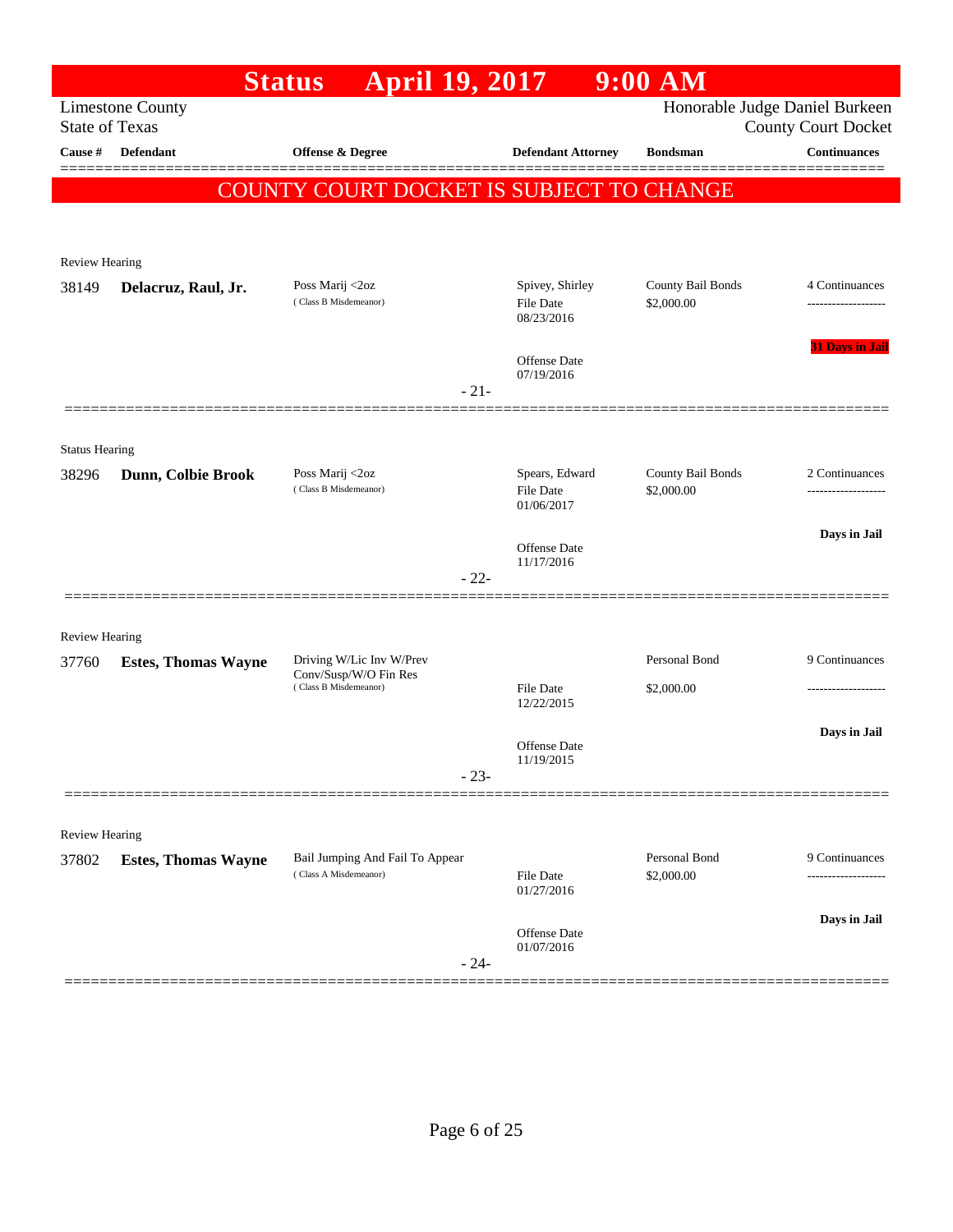|                       |                                           | <b>Status</b>                                 | <b>April 19, 2017</b>          |                                   | $9:00$ AM         |                                                              |
|-----------------------|-------------------------------------------|-----------------------------------------------|--------------------------------|-----------------------------------|-------------------|--------------------------------------------------------------|
| <b>State of Texas</b> | <b>Limestone County</b>                   |                                               |                                |                                   |                   | Honorable Judge Daniel Burkeen<br><b>County Court Docket</b> |
| Cause #               | <b>Defendant</b>                          | Offense & Degree                              |                                | <b>Defendant Attorney</b>         | <b>Bondsman</b>   | <b>Continuances</b>                                          |
|                       |                                           | COUNTY COURT DOCKET IS SUBJECT TO CHANGE      |                                |                                   |                   |                                                              |
|                       |                                           |                                               |                                |                                   |                   |                                                              |
|                       |                                           |                                               |                                |                                   |                   |                                                              |
| Plea Hearing          |                                           |                                               |                                |                                   |                   |                                                              |
| 38233                 | Freeman, Jerry Lynn                       | Assault Causes Bodily Injury Family<br>Member |                                | Reed, Benjie                      | Reed, Benjie      | 4 Continuances                                               |
|                       | (Class A Misdemeanor)                     |                                               | <b>File Date</b><br>11/08/2016 | \$3,000.00                        |                   |                                                              |
|                       |                                           |                                               |                                |                                   |                   | Days in Jail                                                 |
|                       |                                           |                                               |                                | <b>Offense</b> Date<br>08/27/2016 |                   |                                                              |
|                       |                                           |                                               | $-25-$                         |                                   |                   |                                                              |
|                       |                                           |                                               |                                |                                   |                   |                                                              |
| Plea Hearing          |                                           | Driving While Intoxicated                     |                                |                                   |                   | 7 Continuances                                               |
| 38081                 | <b>Gonzalez, Emmanuel</b><br><b>Silva</b> |                                               |                                | Reed, Stephen M.                  | County Bail Bonds |                                                              |
|                       |                                           | (Class B Misdemeanor)                         |                                | <b>File Date</b><br>07/21/2016    | \$2,000.00        |                                                              |
|                       |                                           |                                               |                                |                                   |                   | Days in Jail                                                 |
|                       |                                           |                                               |                                | Offense Date<br>05/15/2016        |                   |                                                              |
|                       |                                           |                                               | $-26-$                         |                                   |                   |                                                              |
|                       |                                           |                                               |                                |                                   |                   |                                                              |
| Plea Hearing          |                                           |                                               |                                |                                   |                   |                                                              |
| 38191                 | <b>Gonzalez, Emmanuel</b><br><b>Silva</b> | Assault Cause Bodily Inj.                     |                                | Reed, Stephen M.                  | County Bail Bonds | 5 Continuances                                               |
|                       |                                           | (Class A Misdemeanor)                         |                                | File Date                         | \$5,000.00        |                                                              |
|                       |                                           |                                               |                                | 10/07/2016                        |                   |                                                              |
|                       |                                           |                                               |                                | Offense Date                      |                   | Days in Jail                                                 |
|                       |                                           |                                               | $-27-$                         | 05/15/2016                        |                   |                                                              |
|                       |                                           |                                               |                                |                                   |                   |                                                              |
| Plea Hearing          |                                           |                                               |                                |                                   |                   |                                                              |
| 38192                 | <b>Gonzalez, Emmanuel</b>                 | Assault Cause Bodily Inj.                     |                                | Reed, Stephen M.                  | County Bail Bonds | 5 Continuances                                               |
|                       | <b>Silva</b>                              | (Class A Misdemeanor)                         |                                | File Date                         | \$5,000.00        |                                                              |
|                       |                                           |                                               |                                | 10/07/2016                        |                   |                                                              |
|                       |                                           |                                               |                                | Offense Date                      |                   | Days in Jail                                                 |
|                       |                                           |                                               | $-28-$                         | 05/15/2016                        |                   |                                                              |
|                       |                                           |                                               |                                |                                   |                   |                                                              |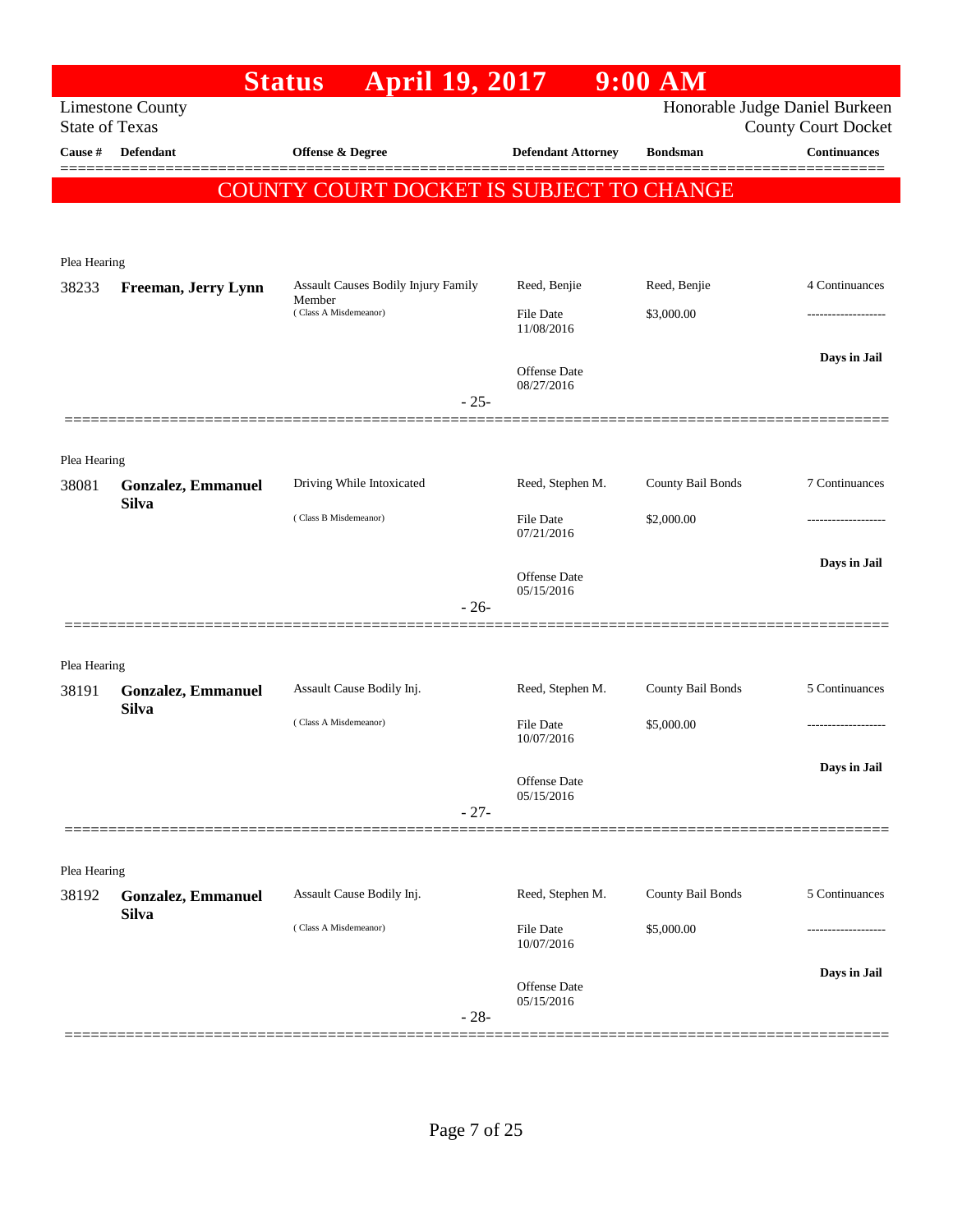|                                         |                            | April 19, 2017<br><b>Status</b>                 |        |                                | $9:00$ AM           |                                                   |
|-----------------------------------------|----------------------------|-------------------------------------------------|--------|--------------------------------|---------------------|---------------------------------------------------|
|                                         | <b>Limestone County</b>    |                                                 |        |                                |                     | Honorable Judge Daniel Burkeen                    |
| <b>State of Texas</b><br><b>Cause</b> # | Defendant                  | <b>Offense &amp; Degree</b>                     |        | <b>Defendant Attorney</b>      | <b>Bondsman</b>     | <b>County Court Docket</b><br><b>Continuances</b> |
|                                         |                            |                                                 |        |                                |                     |                                                   |
|                                         |                            | <b>COUNTY COURT DOCKET IS SUBJECT TO CHANGE</b> |        |                                |                     |                                                   |
|                                         |                            |                                                 |        |                                |                     |                                                   |
| Plea Hearing                            |                            |                                                 |        |                                |                     |                                                   |
| 38281                                   | Gore, Jason Claude         | Criminal Trespass                               |        | Spivey, Shirley                | Personal Bond       | 4 Continuances                                    |
|                                         |                            | (Class B Misdemeanor)                           |        | File Date                      | \$1,000.00          | -------------------                               |
|                                         |                            |                                                 |        | 12/19/2016                     |                     |                                                   |
|                                         |                            |                                                 |        | Offense Date                   |                     | Days in Jail                                      |
|                                         |                            |                                                 | $-29-$ | 11/22/2016                     |                     |                                                   |
|                                         |                            |                                                 |        |                                |                     |                                                   |
| <b>Status Hearing</b>                   |                            |                                                 |        |                                |                     |                                                   |
| 38329                                   | <b>Gray, Chandra Renee</b> | Theft Prop >=\$100<\$750                        |        |                                | Freebird Bail Bonds | 2 Continuances                                    |
|                                         |                            | (Class B Misdemeanor)                           |        | <b>File Date</b><br>01/17/2017 | \$1,000.00          |                                                   |
|                                         |                            |                                                 |        |                                |                     |                                                   |
|                                         |                            |                                                 |        | Offense Date                   |                     | Days in Jail                                      |
|                                         |                            |                                                 | $-30-$ | 12/23/2016                     |                     |                                                   |
|                                         |                            |                                                 |        |                                |                     |                                                   |
| Review Hearing                          |                            |                                                 |        |                                |                     |                                                   |
| 38283                                   | Griffin, Ronald Lee,       | Driving W/Lic Inv W/Prev                        |        |                                | Reed, Bobby         | 1 Continuances                                    |
|                                         | Jr.                        | Conv/Susp/W/O Fin Res<br>(Class B Misdemeanor)  |        | File Date                      | \$1,500.00          |                                                   |
|                                         |                            |                                                 |        | 12/19/2016                     |                     |                                                   |
|                                         |                            |                                                 |        |                                |                     | Days in Jail                                      |
|                                         |                            |                                                 |        | Offense Date<br>11/04/2016     |                     |                                                   |
|                                         |                            |                                                 | $-31-$ |                                |                     |                                                   |
|                                         |                            |                                                 |        |                                |                     |                                                   |
| <b>Status Hearing</b>                   |                            |                                                 |        |                                |                     |                                                   |
| 38354                                   | Hardy, Cynthia<br>Juanita  | Criminal Trespass                               |        |                                | County Bail Bonds   | 1 Continuances                                    |
|                                         |                            | (Class B Misdemeanor)                           |        | File Date<br>01/26/2017        | \$1,500.00          |                                                   |
|                                         |                            |                                                 |        |                                |                     |                                                   |
|                                         |                            |                                                 |        | Offense Date                   |                     | Days in Jail                                      |
|                                         |                            |                                                 | $-32-$ | 12/28/2016                     |                     |                                                   |
|                                         |                            |                                                 |        |                                |                     |                                                   |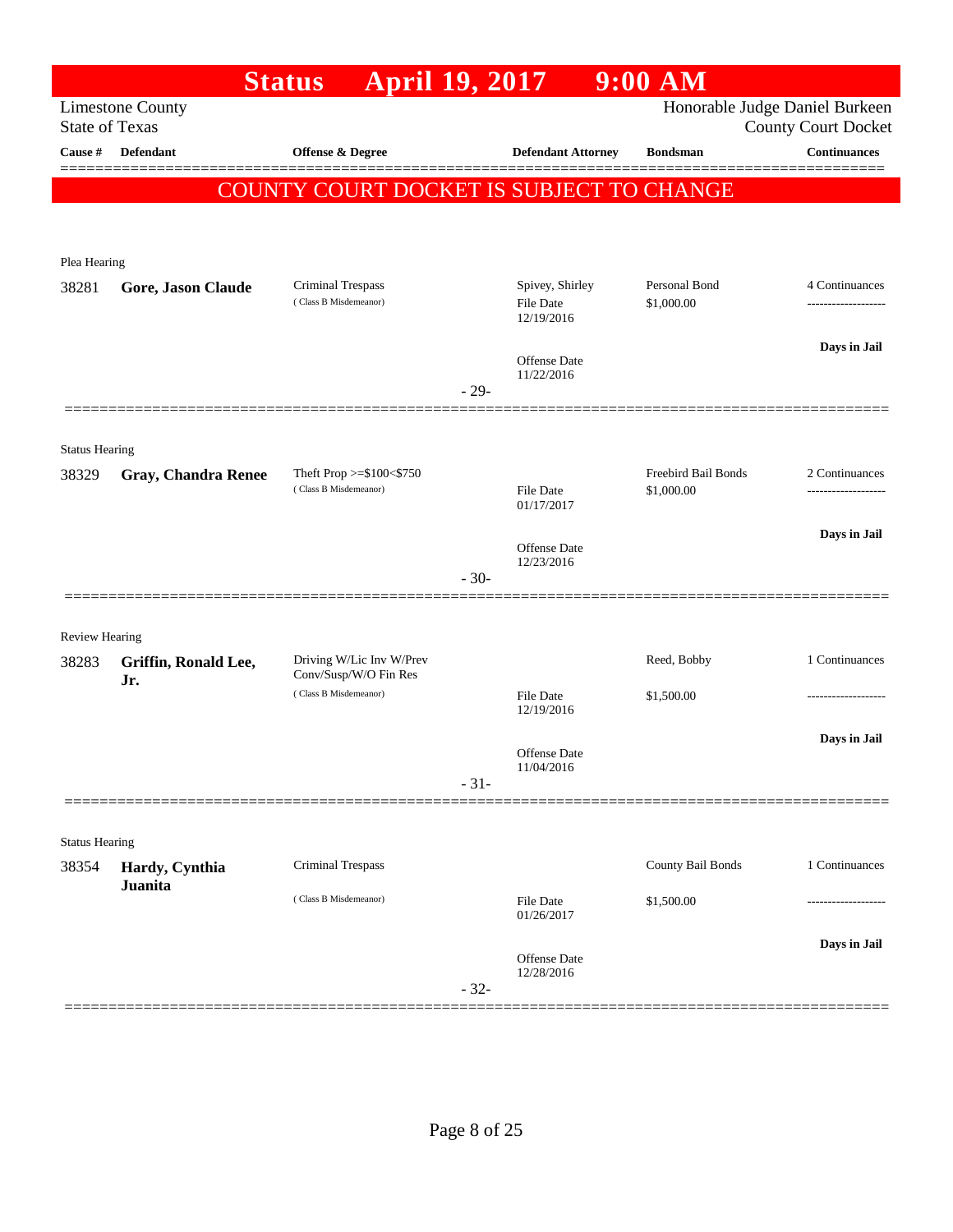|                                |                          | <b>April 19, 2017</b><br><b>Status</b>            |        |                                   | $9:00$ AM         |                                                              |
|--------------------------------|--------------------------|---------------------------------------------------|--------|-----------------------------------|-------------------|--------------------------------------------------------------|
| <b>State of Texas</b>          | <b>Limestone County</b>  |                                                   |        |                                   |                   | Honorable Judge Daniel Burkeen<br><b>County Court Docket</b> |
| Cause #                        | <b>Defendant</b>         | <b>Offense &amp; Degree</b>                       |        | <b>Defendant Attorney</b>         | <b>Bondsman</b>   | <b>Continuances</b>                                          |
|                                |                          | COUNTY COURT DOCKET IS SUBJECT TO CHANGE          |        |                                   |                   |                                                              |
|                                |                          |                                                   |        |                                   |                   |                                                              |
| <b>Status Hearing</b>          |                          |                                                   |        |                                   |                   |                                                              |
| 38125                          | Hawkins, Gary            | Driving W/Lic Inv W/Prev<br>Conv/Susp/W/O Fin Res |        |                                   | County Bail Bonds | 4 Continuances                                               |
|                                | <b>Michael</b>           | (Class B Misdemeanor)                             |        | File Date<br>08/16/2016           | \$1,500.00        |                                                              |
|                                |                          |                                                   |        |                                   |                   | Days in Jail                                                 |
|                                |                          |                                                   |        | <b>Offense Date</b><br>04/17/2016 |                   |                                                              |
|                                |                          |                                                   | $-33-$ |                                   |                   |                                                              |
| <b>Status Hearing</b>          |                          |                                                   |        |                                   |                   |                                                              |
| 38299                          | <b>Henderson, Dontre</b> | Evading Arrest Or Detention                       |        | Reed, Justin                      | Reed, Justin      | 2 Continuances                                               |
|                                | <b>Markee</b>            | (Class B Misdemeanor)                             |        | <b>File Date</b>                  | \$3,000.00        |                                                              |
|                                |                          |                                                   |        | 01/06/2017                        |                   | Days in Jail                                                 |
|                                |                          |                                                   |        | <b>Offense Date</b><br>12/03/2016 |                   |                                                              |
|                                |                          |                                                   | $-34-$ |                                   |                   |                                                              |
| <b>Review Hearing</b>          |                          |                                                   |        |                                   |                   |                                                              |
| 38298                          | Henderson, Kendell       | Poss Marij <2oz                                   |        |                                   | County Bail Bonds | 2 Continuances                                               |
|                                | <b>Dorell</b>            | (Class B Misdemeanor)                             |        | File Date                         | \$2,000.00        | ------------------                                           |
|                                |                          |                                                   |        | 01/06/2017                        |                   | Days in Jail                                                 |
|                                |                          |                                                   |        | <b>Offense Date</b><br>12/15/2016 |                   |                                                              |
|                                |                          |                                                   | $-35-$ |                                   |                   |                                                              |
|                                |                          |                                                   |        |                                   |                   |                                                              |
| <b>Status Hearing</b><br>38331 | <b>Henderson, Steven</b> | <b>Criminal Trespass</b>                          |        |                                   | Personal Bond     | 2 Continuances                                               |
|                                | <b>Troy</b>              | (Class B Misdemeanor)                             |        | <b>File Date</b>                  | \$1,000.00        |                                                              |
|                                |                          |                                                   |        | 01/17/2017                        |                   |                                                              |
|                                |                          |                                                   |        | <b>Offense</b> Date<br>12/22/2016 |                   | Days in Jail                                                 |
|                                |                          |                                                   | $-36-$ |                                   |                   |                                                              |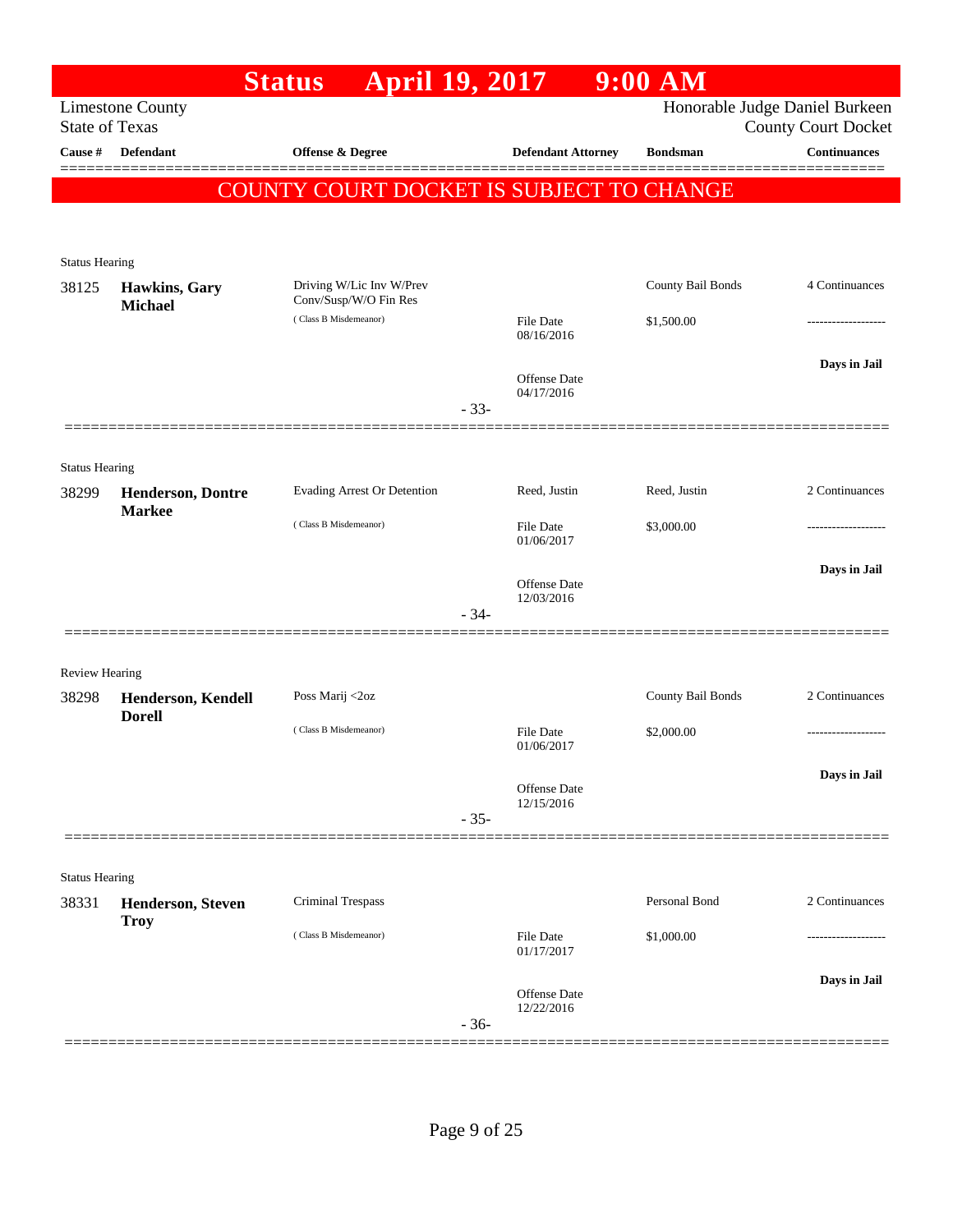|                       |                                    | <b>April 19, 2017</b><br><b>Status</b>            |        |                                | $9:00$ AM           |                                                   |
|-----------------------|------------------------------------|---------------------------------------------------|--------|--------------------------------|---------------------|---------------------------------------------------|
| <b>State of Texas</b> | <b>Limestone County</b>            |                                                   |        |                                |                     | Honorable Judge Daniel Burkeen                    |
| Cause #               | <b>Defendant</b>                   | Offense & Degree                                  |        | <b>Defendant Attorney</b>      | <b>Bondsman</b>     | <b>County Court Docket</b><br><b>Continuances</b> |
|                       |                                    |                                                   |        |                                |                     |                                                   |
|                       |                                    | <b>COUNTY COURT DOCKET IS SUBJECT TO CHANGE</b>   |        |                                |                     |                                                   |
|                       |                                    |                                                   |        |                                |                     |                                                   |
| <b>Status Hearing</b> |                                    |                                                   |        |                                |                     |                                                   |
| 38256                 | Hendrick, Christie                 | Theft Prop <\$100 W/Prev Convic                   |        | Spivey, Shirley                | Freebird Bail Bonds | 3 Continuances                                    |
|                       | <b>Nicole</b>                      | (Class B Misdemeanor)                             |        | File Date<br>11/28/2016        | \$1,500.00          |                                                   |
|                       |                                    |                                                   |        | <b>Offense</b> Date            |                     | Days in Jail                                      |
|                       |                                    |                                                   | $-37-$ | 11/03/2016                     |                     |                                                   |
|                       |                                    |                                                   |        |                                |                     |                                                   |
| <b>Review Hearing</b> |                                    |                                                   |        |                                |                     |                                                   |
| 37841                 | Hill, Demetrian<br><b>Cleophus</b> | Driving W/Lic Inv W/Prev<br>Conv/Susp/W/O Fin Res |        | Reed, Bobby                    | Reed, Bobby         | 11 Continuances                                   |
|                       |                                    | (Class B Misdemeanor)                             |        | <b>File Date</b><br>02/25/2016 | \$2,000.00          |                                                   |
|                       |                                    |                                                   |        | <b>Offense</b> Date            |                     | Days in Jail                                      |
|                       |                                    |                                                   | $-38-$ | 02/02/2016                     |                     |                                                   |
|                       |                                    |                                                   |        |                                |                     |                                                   |
| <b>Review Hearing</b> |                                    |                                                   |        |                                |                     |                                                   |
| 37662                 | <b>Houston, Ben Monroe</b>         | Driving W/Lic Inv W/Prev                          |        | Tate, Greg                     | Personal Bond       | 13 Continuances                                   |
|                       |                                    | Conv/Susp/W/O Fin Res<br>(Class B Misdemeanor)    |        | File Date                      | \$2,000.00          |                                                   |
|                       |                                    |                                                   |        | 10/15/2015                     |                     |                                                   |
|                       |                                    |                                                   |        | Offense Date                   |                     | Days in Jail                                      |
|                       |                                    |                                                   | $-39-$ | 07/31/2015                     |                     |                                                   |
|                       |                                    |                                                   |        |                                |                     |                                                   |
| Review Hearing        |                                    |                                                   |        |                                |                     |                                                   |
| 37663                 | <b>Houston, Ben Monroe</b>         | Driving W/Lic Inv W/Prev<br>Conv/Susp/W/O Fin Res |        | Tate, Greg                     | Personal Bond       | 13 Continuances                                   |
|                       |                                    | (Class B Misdemeanor)                             |        | <b>File Date</b><br>10/15/2015 | \$1,000.00          |                                                   |
|                       |                                    |                                                   |        | Offense Date                   |                     | Days in Jail                                      |
|                       |                                    |                                                   | $-40-$ | 03/31/2015                     |                     |                                                   |
|                       |                                    |                                                   |        |                                |                     |                                                   |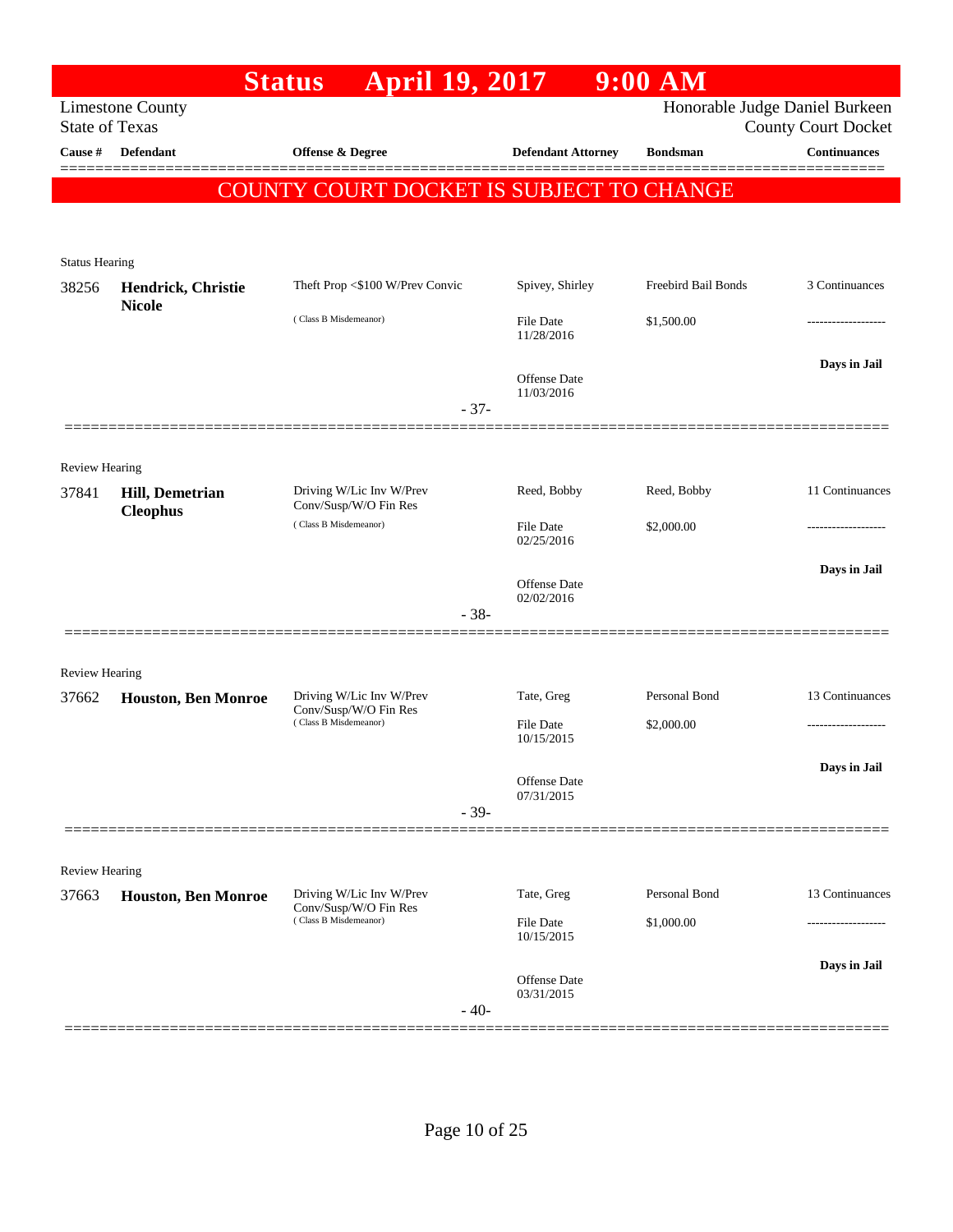|                                |                            | April 19, 2017<br><b>Status</b>                      |                                   | $9:00$ AM         |                                                   |
|--------------------------------|----------------------------|------------------------------------------------------|-----------------------------------|-------------------|---------------------------------------------------|
| <b>State of Texas</b>          | <b>Limestone County</b>    |                                                      |                                   |                   | Honorable Judge Daniel Burkeen                    |
| <b>Cause</b> #                 | <b>Defendant</b>           | <b>Offense &amp; Degree</b>                          | <b>Defendant Attorney</b>         | <b>Bondsman</b>   | <b>County Court Docket</b><br><b>Continuances</b> |
|                                |                            |                                                      |                                   |                   |                                                   |
|                                |                            | <b>COUNTY COURT DOCKET IS SUBJECT TO CHANGE</b>      |                                   |                   |                                                   |
|                                |                            |                                                      |                                   |                   |                                                   |
| Review Hearing                 |                            |                                                      |                                   |                   |                                                   |
| 37746                          | <b>Houston, Ben Monroe</b> | Bail Jumping And Fail To Appear                      |                                   | Personal Bond     | 13 Continuances                                   |
|                                |                            | (Class A Misdemeanor)                                | <b>File Date</b><br>12/15/2015    | \$2,000.00        | -----------------                                 |
|                                |                            |                                                      |                                   |                   | Days in Jail                                      |
|                                |                            |                                                      | <b>Offense Date</b><br>12/03/2015 |                   |                                                   |
|                                |                            | $-41-$                                               |                                   |                   |                                                   |
|                                |                            |                                                      |                                   |                   |                                                   |
| <b>Review Hearing</b><br>37747 | <b>Houston, Ben Monroe</b> | Bail Jumping And Fail To Appear                      |                                   | Personal Bond     | 13 Continuances                                   |
|                                |                            | (Class A Misdemeanor)                                | <b>File Date</b>                  | \$2,000.00        |                                                   |
|                                |                            |                                                      | 12/15/2015                        |                   |                                                   |
|                                |                            |                                                      | <b>Offense Date</b>               |                   | Days in Jail                                      |
|                                |                            | $-42-$                                               | 12/03/2015                        |                   |                                                   |
|                                |                            |                                                      |                                   |                   |                                                   |
| <b>Status Hearing</b>          |                            |                                                      |                                   |                   |                                                   |
| 38308                          | Jackson, Dontrevian        | Fail To Identify Giving False/Ficitious<br>Info      | Reed, Benjie                      | Reed, Benjie      | 2 Continuances                                    |
|                                |                            | (Class B Misdemeanor)                                | <b>File Date</b><br>01/09/2017    | \$2,000.00        | ----------------                                  |
|                                |                            |                                                      |                                   |                   | Days in Jail                                      |
|                                |                            |                                                      | Offense Date<br>11/21/2016        |                   |                                                   |
|                                |                            | $-43-$                                               |                                   |                   |                                                   |
|                                |                            |                                                      |                                   |                   |                                                   |
| <b>Status Hearing</b>          |                            |                                                      |                                   |                   |                                                   |
| 38112                          | Kirven, Jaloria Ann        | <b>Assault Causes Bodily Injury Family</b><br>Member | Reed, Stephen M.                  | County Bail Bonds | 6 Continuances                                    |
|                                |                            | (Class A Misdemeanor)                                | <b>File Date</b><br>08/16/2016    | \$3,000.00        |                                                   |
|                                |                            |                                                      |                                   |                   | Days in Jail                                      |
|                                |                            |                                                      | Offense Date<br>07/06/2016        |                   |                                                   |
|                                |                            | - 44-                                                |                                   |                   |                                                   |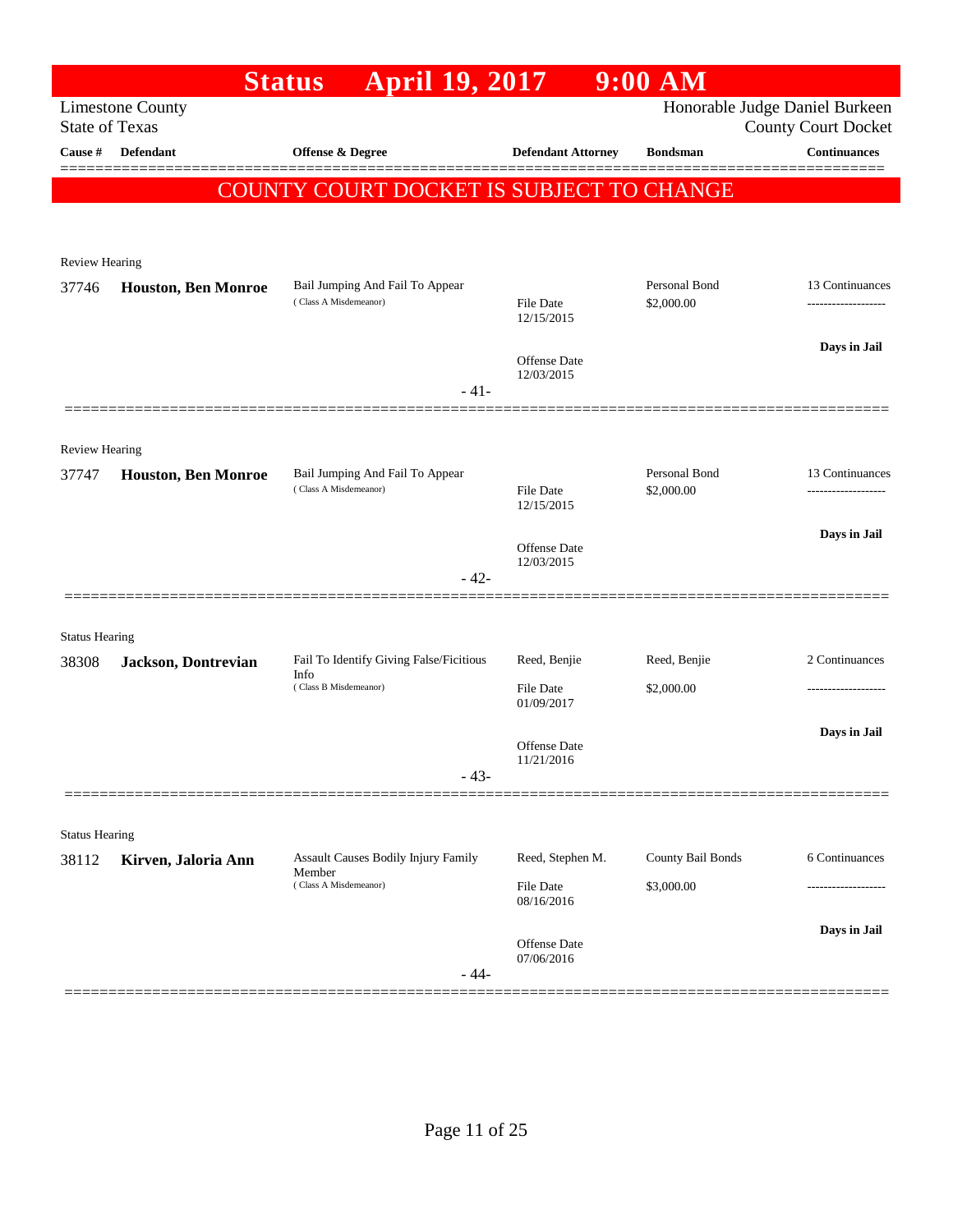|                       |                         | April 19, 2017<br><b>Status</b>                   |                                | $9:00$ AM         |                                                              |
|-----------------------|-------------------------|---------------------------------------------------|--------------------------------|-------------------|--------------------------------------------------------------|
| <b>State of Texas</b> | <b>Limestone County</b> |                                                   |                                |                   | Honorable Judge Daniel Burkeen<br><b>County Court Docket</b> |
| Cause #               | <b>Defendant</b>        | Offense & Degree                                  | <b>Defendant Attorney</b>      | <b>Bondsman</b>   | <b>Continuances</b>                                          |
|                       |                         | COUNTY COURT DOCKET IS SUBJECT TO CHANGE          |                                |                   |                                                              |
|                       |                         |                                                   |                                |                   |                                                              |
|                       |                         |                                                   |                                |                   |                                                              |
| Plea Hearing<br>32723 | <b>Kirvin, Terrance</b> | Hours Of Sale Of Beer Prohibited                  | Reed, Benjie                   | Reed, Bobby       | 2 Continuances                                               |
|                       | <b>Bernard</b>          | (Class A Misdemeanor)                             | <b>File Date</b><br>01/22/2008 | \$3,000.00        |                                                              |
|                       |                         |                                                   |                                |                   | Days in Jail                                                 |
|                       |                         | $-45-$                                            | Offense Date<br>12/01/2007     |                   |                                                              |
|                       |                         |                                                   |                                |                   |                                                              |
| <b>Review Hearing</b> |                         |                                                   |                                |                   |                                                              |
| 38292                 | Lide, Ricky Ross, Jr.   | Poss Marij <2oz                                   |                                |                   | 2 Continuances                                               |
|                       |                         | (Class B Misdemeanor)                             | File Date<br>01/06/2017        |                   | -----------------                                            |
|                       |                         |                                                   | <b>Offense</b> Date            |                   | <b>13 Days in Jail</b>                                       |
|                       |                         | $-46-$                                            | 10/24/2016                     |                   |                                                              |
|                       |                         |                                                   |                                |                   |                                                              |
| Review Hearing        |                         |                                                   |                                |                   |                                                              |
| 38293                 | Lide, Ricky Ross, Jr.   | Driving W/Lic Inv W/Prev<br>Conv/Susp/W/O Fin Res |                                |                   | 2 Continuances                                               |
|                       |                         | (Class B Misdemeanor)                             | File Date<br>01/06/2017        |                   | .                                                            |
|                       |                         |                                                   | Offense Date                   |                   | <b>13 Days in Jail</b>                                       |
|                       |                         | $-47-$                                            | 10/24/2016                     |                   |                                                              |
|                       |                         |                                                   |                                |                   |                                                              |
| <b>Status Hearing</b> |                         |                                                   |                                |                   |                                                              |
| 38272                 | Lloyd, Marla Jo         | Display Fictitious Motor Vehicle<br>Registration  |                                | County Bail Bonds | 3 Continuances                                               |
|                       |                         | (Class B Misdemeanor)                             | File Date<br>12/02/2016        | \$2,000.00        |                                                              |
|                       |                         |                                                   | Offense Date                   |                   | Days in Jail                                                 |
|                       |                         | $-48-$                                            | 09/01/2016                     |                   |                                                              |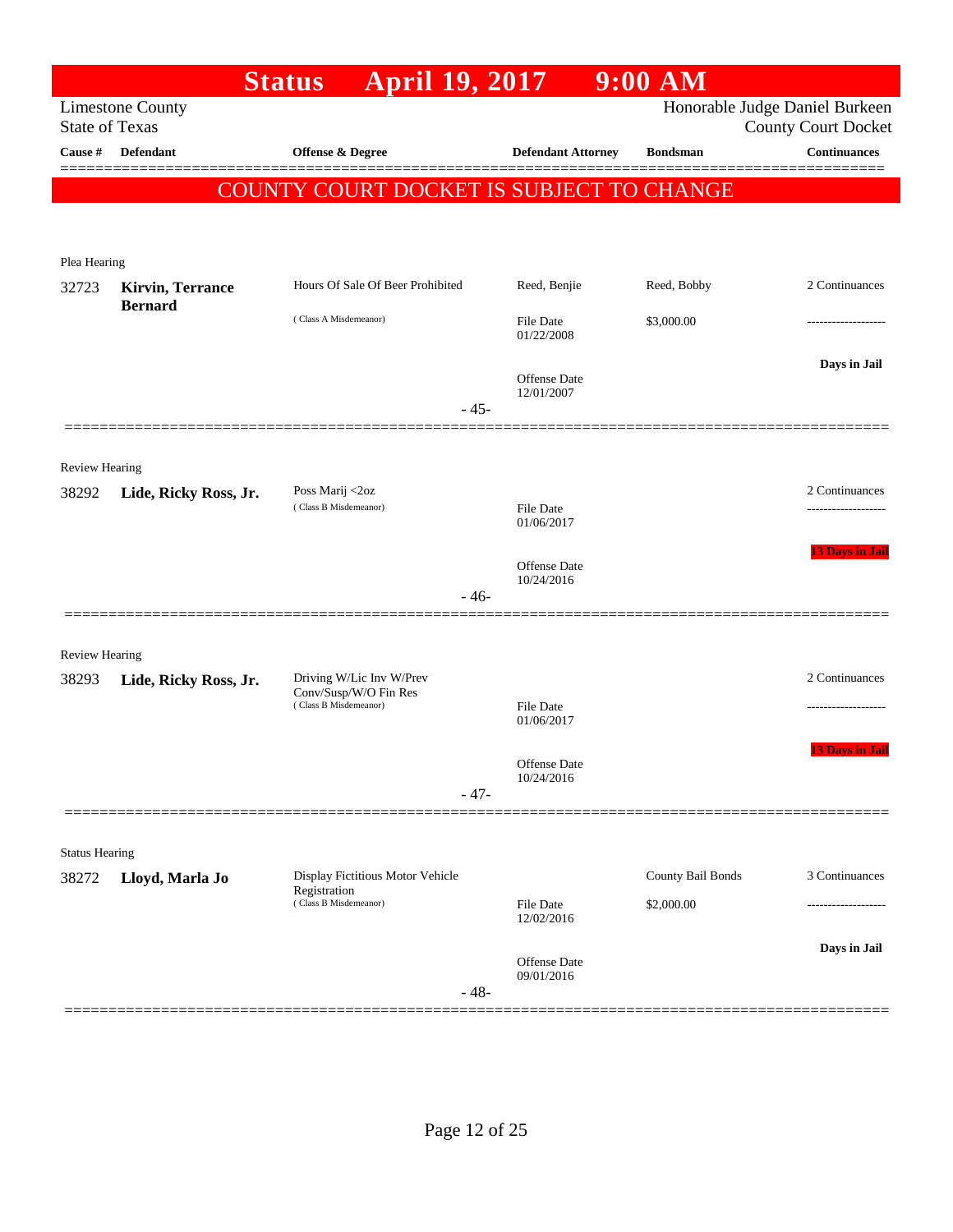|                       |                            | <b>Status</b><br><b>April 19, 2017</b>                                     |                                |                                   | $9:00$ AM         |                                                              |
|-----------------------|----------------------------|----------------------------------------------------------------------------|--------------------------------|-----------------------------------|-------------------|--------------------------------------------------------------|
| <b>State of Texas</b> | <b>Limestone County</b>    |                                                                            |                                |                                   |                   | Honorable Judge Daniel Burkeen<br><b>County Court Docket</b> |
| Cause #               | <b>Defendant</b>           | Offense & Degree                                                           |                                | <b>Defendant Attorney</b>         | <b>Bondsman</b>   | <b>Continuances</b>                                          |
|                       |                            | COUNTY COURT DOCKET IS SUBJECT TO CHANGE                                   |                                |                                   |                   |                                                              |
|                       |                            |                                                                            |                                |                                   |                   |                                                              |
|                       |                            |                                                                            |                                |                                   |                   |                                                              |
| Review Hearing        |                            |                                                                            |                                |                                   |                   |                                                              |
| 38087                 | Lopez, Richard Allen       | Driving W/Lic Inv W/Prev<br>Conv/Susp/W/O Fin Res<br>(Class B Misdemeanor) |                                | Reed, Justin                      | Reed, Justin      | 8 Continuances                                               |
|                       |                            |                                                                            |                                | <b>File Date</b><br>07/22/2016    | \$1,000.00        |                                                              |
|                       |                            |                                                                            |                                | <b>Offense</b> Date               |                   | <b>5 Days in Jail</b>                                        |
|                       |                            |                                                                            | $-49-$                         | 04/17/2016                        |                   |                                                              |
|                       |                            |                                                                            |                                |                                   |                   |                                                              |
| <b>Review Hearing</b> |                            |                                                                            |                                |                                   |                   |                                                              |
| 38241                 | Lopez, Richard Allen       | Assault Causes Bodily Injury Family<br>Member                              |                                | Reed, Benjie                      | Reed, Benjie      | 4 Continuances                                               |
|                       |                            | (Class A Misdemeanor)                                                      | <b>File Date</b><br>11/14/2016 | \$2,000.00                        |                   |                                                              |
|                       |                            |                                                                            |                                |                                   |                   | <b>5 Days in Jail</b>                                        |
|                       |                            |                                                                            |                                | <b>Offense Date</b><br>10/02/2016 |                   |                                                              |
|                       |                            |                                                                            | $-50-$                         |                                   |                   |                                                              |
|                       |                            |                                                                            |                                |                                   |                   |                                                              |
| Plea Hearing<br>38237 |                            | Poss Marij <2oz                                                            |                                |                                   | County Bail Bonds | 4 Continuances                                               |
|                       | <b>Lozano, Ryan Andrew</b> | (Class B Misdemeanor)                                                      |                                | <b>File Date</b><br>11/14/2016    | \$1,000.00        | .                                                            |
|                       |                            |                                                                            |                                |                                   |                   | Days in Jail                                                 |
|                       |                            |                                                                            |                                | Offense Date<br>10/06/2016        |                   |                                                              |
|                       |                            |                                                                            | $-51-$                         |                                   |                   |                                                              |
|                       |                            |                                                                            |                                |                                   |                   |                                                              |
| <b>Status Hearing</b> |                            | Driving W/Lic Inv W/Prev                                                   |                                |                                   | County Bail Bonds | 2 Continuances                                               |
| 38284                 | <b>Mack, Eric Labreece</b> | Conv/Susp/W/O Fin Res<br>(Class B Misdemeanor)                             |                                | <b>File Date</b>                  | \$1,000.00        |                                                              |
|                       |                            |                                                                            |                                | 12/19/2016                        |                   |                                                              |
|                       |                            |                                                                            |                                | Offense Date                      |                   | Days in Jail                                                 |
|                       |                            |                                                                            | $-52-$                         | 11/03/2016                        |                   |                                                              |
|                       |                            |                                                                            |                                |                                   |                   |                                                              |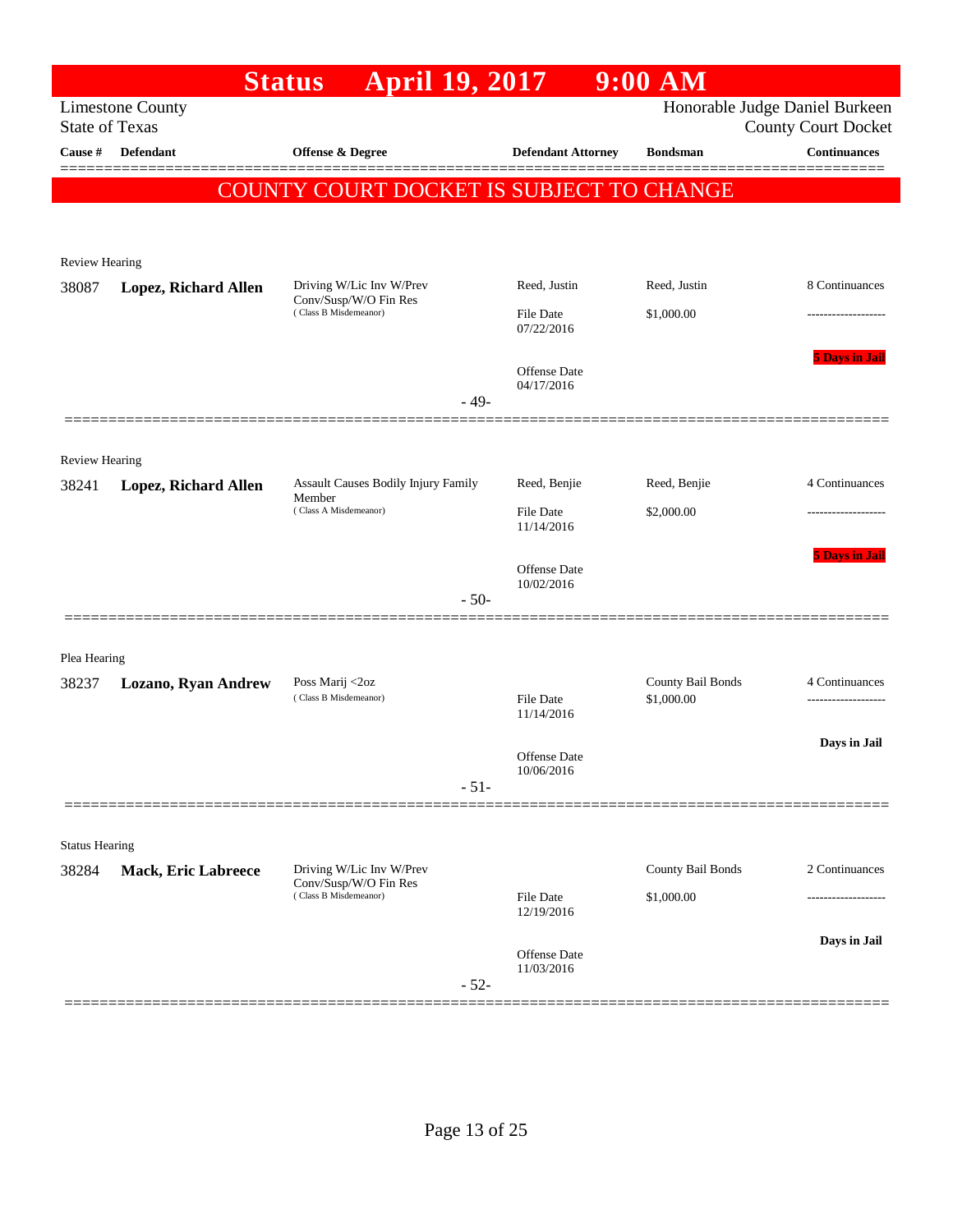|                         |                                            | <b>April 19, 2017</b><br><b>Status</b>                   |        |                                   | $9:00$ AM         |                                                              |
|-------------------------|--------------------------------------------|----------------------------------------------------------|--------|-----------------------------------|-------------------|--------------------------------------------------------------|
| <b>State of Texas</b>   | <b>Limestone County</b>                    |                                                          |        |                                   |                   | Honorable Judge Daniel Burkeen<br><b>County Court Docket</b> |
| Cause #                 | <b>Defendant</b>                           | <b>Offense &amp; Degree</b>                              |        | <b>Defendant Attorney</b>         | <b>Bondsman</b>   | <b>Continuances</b>                                          |
|                         |                                            | COUNTY COURT DOCKET IS SUBJECT TO CHANGE                 |        |                                   |                   |                                                              |
|                         |                                            |                                                          |        |                                   |                   |                                                              |
|                         |                                            |                                                          |        |                                   |                   |                                                              |
| <b>Review Hearing</b>   |                                            |                                                          |        |                                   |                   |                                                              |
| 38146                   | <b>Marcus, Tiffany Nicole</b>              | Driving W/Lic Inv W/Prev<br>Conv/Susp/W/O Fin Res        |        | Reed, Bobby                       | Reed, Bobby       | 4 Continuances                                               |
|                         |                                            | (Class B Misdemeanor)                                    |        | <b>File Date</b><br>08/23/2016    | \$1,000.00        | .                                                            |
|                         |                                            |                                                          |        |                                   |                   | Days in Jail                                                 |
|                         |                                            |                                                          |        | <b>Offense Date</b><br>04/13/2016 |                   |                                                              |
|                         |                                            |                                                          | $-53-$ |                                   |                   |                                                              |
|                         |                                            |                                                          |        |                                   |                   |                                                              |
| Review Hearing<br>38116 |                                            | Poss Marij <2oz                                          |        | Spivey, Shirley                   | County Bail Bonds | 6 Continuances                                               |
|                         | <b>Martinez, Alexis</b><br><b>Julianna</b> |                                                          |        |                                   |                   |                                                              |
|                         |                                            | (Class B Misdemeanor)                                    |        | <b>File Date</b><br>08/16/2016    | \$2,500.00        | .                                                            |
|                         |                                            |                                                          |        |                                   |                   | Days in Jail                                                 |
|                         |                                            |                                                          |        | <b>Offense Date</b><br>06/17/2016 |                   |                                                              |
|                         |                                            |                                                          | $-54-$ |                                   |                   |                                                              |
|                         |                                            |                                                          |        |                                   |                   |                                                              |
| Review Hearing          |                                            |                                                          |        |                                   |                   |                                                              |
| 37673                   | <b>Mason, Devon Lelton</b>                 | Theft Prop $>=$ \$100 $<$ \$750<br>(Class B Misdemeanor) |        | <b>File Date</b>                  |                   | 7 Continuances<br>.                                          |
|                         |                                            |                                                          |        | 10/16/2015                        |                   |                                                              |
|                         |                                            |                                                          |        | Offense Date                      |                   | Days in Jail                                                 |
|                         |                                            |                                                          | $-55-$ | 09/22/2015                        |                   |                                                              |
|                         |                                            |                                                          |        |                                   |                   |                                                              |
| Review Hearing          |                                            |                                                          |        |                                   |                   |                                                              |
| 38113                   | <b>McClendon, Terris</b>                   | <b>Assault Causes Bodily Injury Family</b>               |        | Reed, Benjie                      | County Bail Bonds | 6 Continuances                                               |
|                         | Lee                                        | Member<br>(Class A Misdemeanor)                          |        | File Date                         | \$3,000.00        |                                                              |
|                         |                                            |                                                          |        | 08/16/2016                        |                   |                                                              |
|                         |                                            |                                                          |        | Offense Date                      |                   | Days in Jail                                                 |
|                         |                                            |                                                          | $-56-$ | 07/06/2016                        |                   |                                                              |
|                         |                                            |                                                          |        |                                   |                   |                                                              |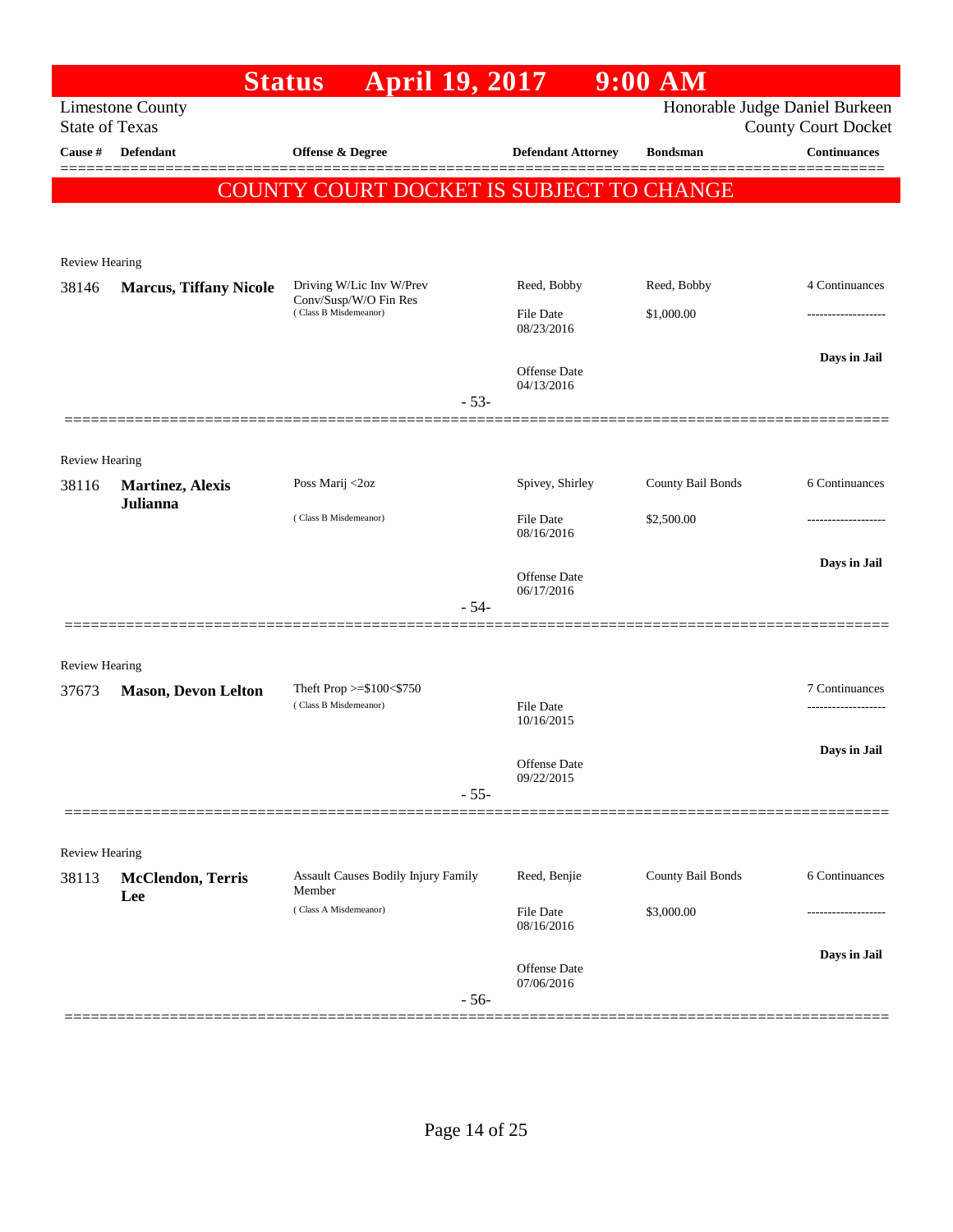|                                |                                 | <b>Status</b>                                   | <b>April 19, 2017</b>          | $9:00$ AM       |                                |
|--------------------------------|---------------------------------|-------------------------------------------------|--------------------------------|-----------------|--------------------------------|
|                                | <b>Limestone County</b>         |                                                 |                                |                 | Honorable Judge Daniel Burkeen |
| <b>State of Texas</b>          |                                 |                                                 |                                |                 | <b>County Court Docket</b>     |
| Cause #                        | <b>Defendant</b>                | Offense & Degree                                | <b>Defendant Attorney</b>      | <b>Bondsman</b> | <b>Continuances</b>            |
|                                |                                 | <b>COUNTY COURT DOCKET IS SUBJECT TO CHANGE</b> |                                |                 |                                |
|                                |                                 |                                                 |                                |                 |                                |
|                                |                                 |                                                 |                                |                 |                                |
| Review Hearing                 | <b>McGowan</b> , Earnest        | <b>Burglary Of Vehicle</b>                      | Reed, Justin                   | Reed, Benjie    | 3 Continuances                 |
| 38279                          | Charles, Jr.                    |                                                 |                                |                 |                                |
|                                |                                 | (Class A Misdemeanor)                           | <b>File Date</b><br>12/09/2016 | \$2,500.00      |                                |
|                                |                                 |                                                 |                                |                 | Days in Jail                   |
|                                |                                 |                                                 | Offense Date<br>10/18/2016     |                 |                                |
|                                |                                 |                                                 | $-57-$                         |                 |                                |
|                                |                                 |                                                 |                                |                 |                                |
| Review Hearing                 |                                 |                                                 |                                |                 |                                |
| 38312                          | <b>McKeand</b> , James          | Poss Marij <2oz                                 |                                | Personal Bond   | 2 Continuances                 |
|                                | Wesley                          | (Class B Misdemeanor)                           | File Date                      | \$500.00        |                                |
|                                |                                 |                                                 | 01/09/2017                     |                 |                                |
|                                |                                 |                                                 | Offense Date                   |                 | Days in Jail                   |
|                                |                                 |                                                 | 11/09/2016<br>$-58-$           |                 |                                |
|                                |                                 |                                                 |                                |                 |                                |
|                                |                                 |                                                 |                                |                 |                                |
| <b>Status Hearing</b><br>38359 |                                 | Driving W/Lic Inv W/Prev                        |                                | Personal Bond   | 1 Continuances                 |
|                                | <b>McMahon</b> , Stanley<br>Ray | Conv/Susp/W/O Fin Res                           |                                |                 |                                |
|                                |                                 | (Class B Misdemeanor)                           | <b>File Date</b><br>01/26/2017 | \$1,000.00      | --------------                 |
|                                |                                 |                                                 |                                |                 | Days in Jail                   |
|                                |                                 |                                                 | Offense Date<br>11/18/2016     |                 |                                |
|                                |                                 |                                                 | $-59-$                         |                 |                                |
|                                |                                 |                                                 |                                |                 |                                |
| Arraignment                    |                                 |                                                 |                                |                 |                                |
| 38341                          | Middleton, Todd                 | Poss Cs Pg $3 < 28g$                            | Reed, Benjie                   | Reed, Benjie    | 1 Continuances                 |
|                                | Orlando                         | (Class A Misdemeanor)                           | <b>File Date</b>               | \$3,000.00      |                                |
|                                |                                 |                                                 | 01/26/2017                     |                 |                                |
|                                |                                 |                                                 | Offense Date                   |                 | Days in Jail                   |
|                                |                                 |                                                 | 12/14/2016<br>$-60-$           |                 |                                |
|                                |                                 |                                                 |                                |                 |                                |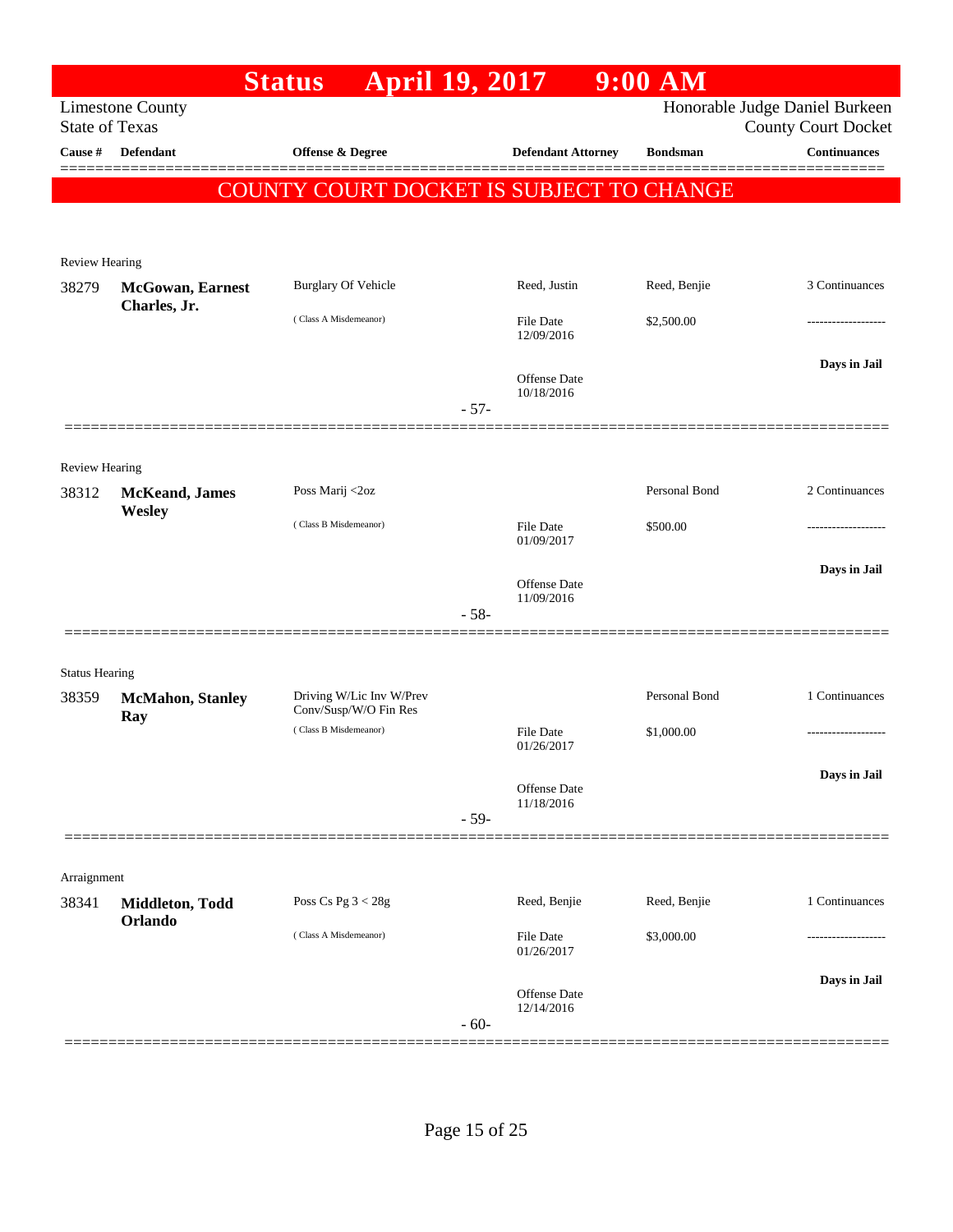|                                  |                              | <b>April 19, 2017</b><br><b>Status</b>                       |        |                                  | $9:00$ AM                  |                                                   |
|----------------------------------|------------------------------|--------------------------------------------------------------|--------|----------------------------------|----------------------------|---------------------------------------------------|
|                                  | <b>Limestone County</b>      |                                                              |        |                                  |                            | Honorable Judge Daniel Burkeen                    |
| <b>State of Texas</b><br>Cause # | <b>Defendant</b>             | <b>Offense &amp; Degree</b>                                  |        | <b>Defendant Attorney</b>        | <b>Bondsman</b>            | <b>County Court Docket</b><br><b>Continuances</b> |
|                                  |                              |                                                              |        |                                  |                            |                                                   |
|                                  |                              | COUNTY COURT DOCKET IS SUBJECT TO CHANGE                     |        |                                  |                            |                                                   |
|                                  |                              |                                                              |        |                                  |                            |                                                   |
| Review Hearing                   |                              |                                                              |        |                                  |                            |                                                   |
| 36827                            | <b>Mitchell, Kenneth Roy</b> | Poss Marij <2oz                                              |        |                                  |                            | 13 Continuances                                   |
|                                  |                              | (Class B Misdemeanor)                                        |        | File Date<br>01/24/2014          |                            |                                                   |
|                                  |                              |                                                              |        |                                  |                            | Days in Jail                                      |
|                                  |                              |                                                              |        | Offense Date<br>02/15/2013       |                            |                                                   |
|                                  |                              |                                                              | $-61-$ |                                  |                            |                                                   |
|                                  |                              |                                                              |        |                                  |                            |                                                   |
| Plea Hearing                     |                              |                                                              |        |                                  |                            |                                                   |
| 38225                            | <b>Montano, Andres</b>       | Purchase Furnish Alcohol To A Minor<br>(Class A Misdemeanor) |        | Reed, Benjie<br><b>File Date</b> | Reed, Benjie<br>\$1,500.00 | 4 Continuances<br>-----------------               |
|                                  |                              |                                                              |        | 11/04/2016                       |                            |                                                   |
|                                  |                              |                                                              |        | Offense Date                     |                            | Days in Jail                                      |
|                                  |                              |                                                              | $-62-$ | 09/10/2016                       |                            |                                                   |
|                                  |                              |                                                              |        |                                  |                            |                                                   |
| <b>Review Hearing</b>            |                              |                                                              |        |                                  |                            |                                                   |
| 38037                            | <b>Moore, Charles James</b>  | Duty On Striking Fixture/Hwy<br>Landscape>=\$200             |        | Cannon, Joe                      | County Bail Bonds          | 5 Continuances                                    |
|                                  |                              | (Class B Misdemeanor)                                        |        | <b>File Date</b><br>06/13/2016   | \$2,000.00                 |                                                   |
|                                  |                              |                                                              |        |                                  |                            | Days in Jail                                      |
|                                  |                              |                                                              |        | Offense Date<br>04/29/2016       |                            |                                                   |
|                                  |                              |                                                              | $-63-$ |                                  |                            |                                                   |
|                                  |                              |                                                              |        |                                  |                            |                                                   |
| Review Hearing                   |                              |                                                              |        |                                  |                            |                                                   |
| 37974                            | <b>Moore, Twyla Denise</b>   | Driving W/Lic Inv W/Prev<br>Conv/Susp/W/O Fin Res            |        |                                  | Personal Bond              | 6 Continuances                                    |
|                                  |                              | (Class B Misdemeanor)                                        |        | <b>File Date</b><br>05/19/2016   | \$2,000.00                 |                                                   |
|                                  |                              |                                                              |        |                                  |                            | Days in Jail                                      |
|                                  |                              |                                                              |        | Offense Date<br>04/30/2016       |                            |                                                   |
|                                  |                              |                                                              | $-64-$ |                                  |                            |                                                   |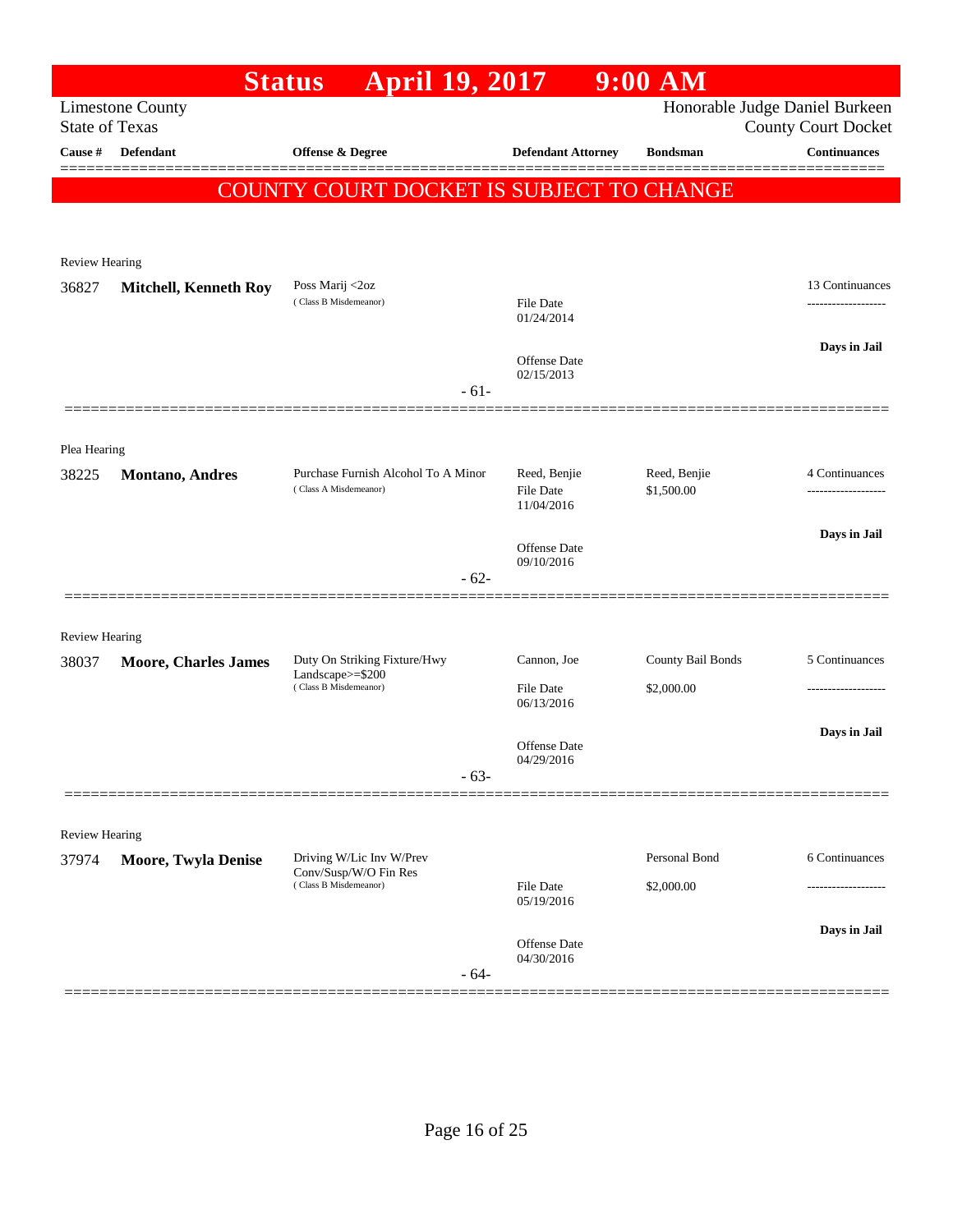|                         |                                    | <b>April 19, 2017</b><br><b>Status</b>   |        |                                | $9:00$ AM           |                                |
|-------------------------|------------------------------------|------------------------------------------|--------|--------------------------------|---------------------|--------------------------------|
|                         | <b>Limestone County</b>            |                                          |        |                                |                     | Honorable Judge Daniel Burkeen |
| <b>State of Texas</b>   |                                    |                                          |        |                                |                     | <b>County Court Docket</b>     |
| Cause #                 | Defendant                          | Offense & Degree                         |        | <b>Defendant Attorney</b>      | <b>Bondsman</b>     | <b>Continuances</b>            |
|                         |                                    | COUNTY COURT DOCKET IS SUBJECT TO CHANGE |        |                                |                     |                                |
|                         |                                    |                                          |        |                                |                     |                                |
|                         |                                    |                                          |        |                                |                     |                                |
| <b>Status Hearing</b>   |                                    |                                          |        |                                |                     |                                |
| 38303                   | <b>Moreland, Brandon</b><br>Joseph | Unl Carrying Weapon                      |        | Latray, Michelle J.            | County Bail Bonds   | 2 Continuances                 |
|                         |                                    | (Class A Misdemeanor)                    |        | File Date                      | \$3,000.00          |                                |
|                         |                                    |                                          |        | 01/09/2017                     |                     |                                |
|                         |                                    |                                          |        | Offense Date                   |                     | Days in Jail                   |
|                         |                                    |                                          | $-65-$ | 11/06/2016                     |                     |                                |
|                         |                                    |                                          |        |                                |                     |                                |
| <b>Status Hearing</b>   |                                    |                                          |        |                                |                     |                                |
| 38304                   | <b>Moreland, Brandon</b>           | Poss Marij <2oz                          |        | Latray, Michelle J.            | County Bail Bonds   | 2 Continuances                 |
|                         | Joseph                             |                                          |        |                                |                     |                                |
|                         |                                    | (Class B Misdemeanor)                    |        | <b>File Date</b><br>01/09/2017 | \$2,000.00          |                                |
|                         |                                    |                                          |        |                                |                     | Days in Jail                   |
|                         |                                    |                                          |        | Offense Date<br>11/06/2016     |                     |                                |
|                         |                                    |                                          | $-66-$ |                                |                     |                                |
|                         |                                    |                                          |        |                                |                     |                                |
| Plea Hearing            |                                    |                                          |        |                                |                     |                                |
| 38190                   | Narro, Richard                     | Poss Marij <2oz                          |        | Spivey, Shirley                | Discount Bail Bonds | 5 Continuances                 |
|                         | <b>Andrew</b>                      | (Class B Misdemeanor)                    |        | <b>File Date</b>               | \$5,000.00          | .                              |
|                         |                                    |                                          |        | 09/29/2016                     |                     |                                |
|                         |                                    |                                          |        | Offense Date                   |                     | Days in Jail                   |
|                         |                                    |                                          | $-67-$ | 07/20/2016                     |                     |                                |
|                         |                                    |                                          |        |                                |                     |                                |
|                         |                                    |                                          |        |                                |                     |                                |
| Review Hearing<br>38234 |                                    | Criminal Trespass                        |        | Spivey, Shirley                | County Bail Bonds   | 4 Continuances                 |
|                         | <b>Nicholas, Tracy Lee</b>         | (Class B Misdemeanor)                    |        | <b>File Date</b>               | \$2,000.00          |                                |
|                         |                                    |                                          |        | 11/08/2016                     |                     |                                |
|                         |                                    |                                          |        | Offense Date                   |                     | Days in Jail                   |
|                         |                                    |                                          | $-68-$ | 09/02/2016                     |                     |                                |
|                         |                                    |                                          |        |                                |                     |                                |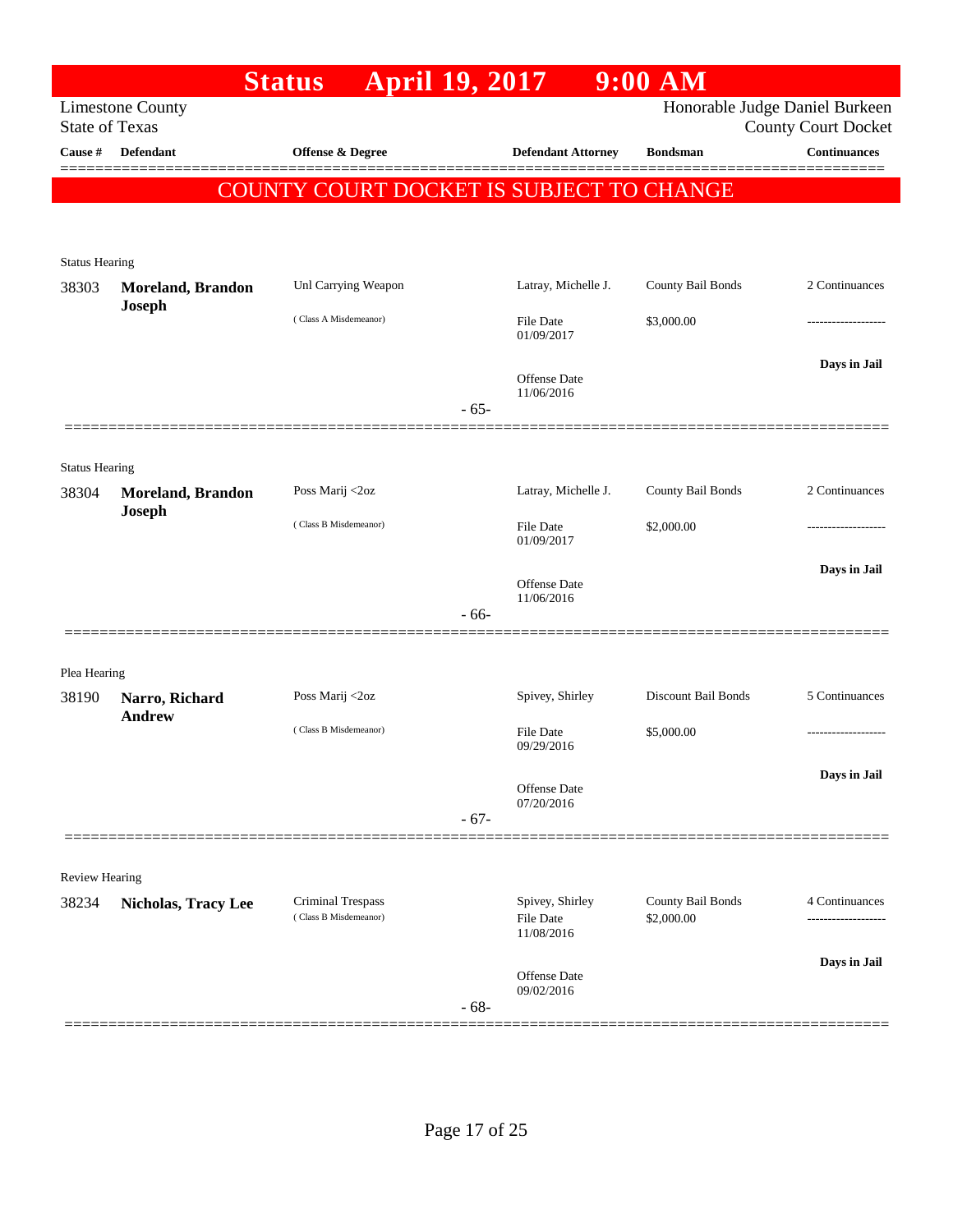|                                |                                                  | <b>April 19, 2017</b><br><b>Status</b>               |                                   | $9:00$ AM         |                                                              |
|--------------------------------|--------------------------------------------------|------------------------------------------------------|-----------------------------------|-------------------|--------------------------------------------------------------|
|                                | <b>Limestone County</b><br><b>State of Texas</b> |                                                      |                                   |                   | Honorable Judge Daniel Burkeen<br><b>County Court Docket</b> |
| Cause #                        | <b>Defendant</b>                                 | Offense & Degree                                     | <b>Defendant Attorney</b>         | <b>Bondsman</b>   | <b>Continuances</b>                                          |
|                                |                                                  | COUNTY COURT DOCKET IS SUBJECT TO CHANGE             |                                   |                   |                                                              |
|                                |                                                  |                                                      |                                   |                   |                                                              |
|                                |                                                  |                                                      |                                   |                   |                                                              |
| Review Hearing                 |                                                  |                                                      |                                   |                   |                                                              |
| 37895                          | <b>Nichols, Curtis Dean</b>                      | <b>Assault Causes Bodily Injury Family</b><br>Member | Reed, Stephen M.                  |                   | 7 Continuances                                               |
|                                |                                                  | (Class A Misdemeanor)                                | <b>File Date</b><br>04/06/2016    |                   |                                                              |
|                                |                                                  |                                                      |                                   |                   | Days in Jail                                                 |
|                                |                                                  |                                                      | <b>Offense</b> Date<br>02/02/2016 |                   |                                                              |
|                                |                                                  | $-69-$                                               |                                   |                   |                                                              |
|                                |                                                  |                                                      |                                   |                   |                                                              |
| <b>Review Hearing</b><br>37896 | <b>Nichols, Curtis Dean</b>                      | Interfer W/Emergency Req For                         | Reed, Stephen M.                  | County Bail Bonds | 7 Continuances                                               |
|                                |                                                  | Assistance<br>(Class A Misdemeanor)                  | File Date                         | \$3,000.00        |                                                              |
|                                |                                                  |                                                      | 04/06/2016                        |                   |                                                              |
|                                |                                                  |                                                      | Offense Date                      |                   | Days in Jail                                                 |
|                                |                                                  | $-70-$                                               | 02/02/2016                        |                   |                                                              |
|                                |                                                  |                                                      |                                   |                   |                                                              |
| <b>Review Hearing</b>          |                                                  |                                                      |                                   |                   |                                                              |
| 38156                          | Norris, William Heath                            | Driving W/Lic Inv W/Prev                             | Reed, Benjie                      | Reed, Benjie      | 6 Continuances                                               |
|                                |                                                  | Conv/Susp/W/O Fin Res<br>(Class B Misdemeanor)       | File Date                         | \$1,500.00        |                                                              |
|                                |                                                  |                                                      | 08/30/2016                        |                   |                                                              |
|                                |                                                  |                                                      | Offense Date                      |                   | Days in Jail                                                 |
|                                |                                                  | $-71-$                                               | 07/04/2016                        |                   |                                                              |
|                                |                                                  |                                                      |                                   |                   |                                                              |
| <b>Review Hearing</b>          |                                                  |                                                      |                                   |                   |                                                              |
| 38182                          | Norris, William Heath                            | Driving W/Lic Inv W/Prev<br>Conv/Susp/W/O Fin Res    |                                   | Personal Bond     | 5 Continuances                                               |
|                                |                                                  | (Class B Misdemeanor)                                | File Date<br>09/15/2016           | \$2,000.00        |                                                              |
|                                |                                                  |                                                      |                                   |                   | Days in Jail                                                 |
|                                |                                                  |                                                      | Offense Date<br>08/25/2016        |                   |                                                              |
|                                |                                                  | $-72-$                                               |                                   |                   |                                                              |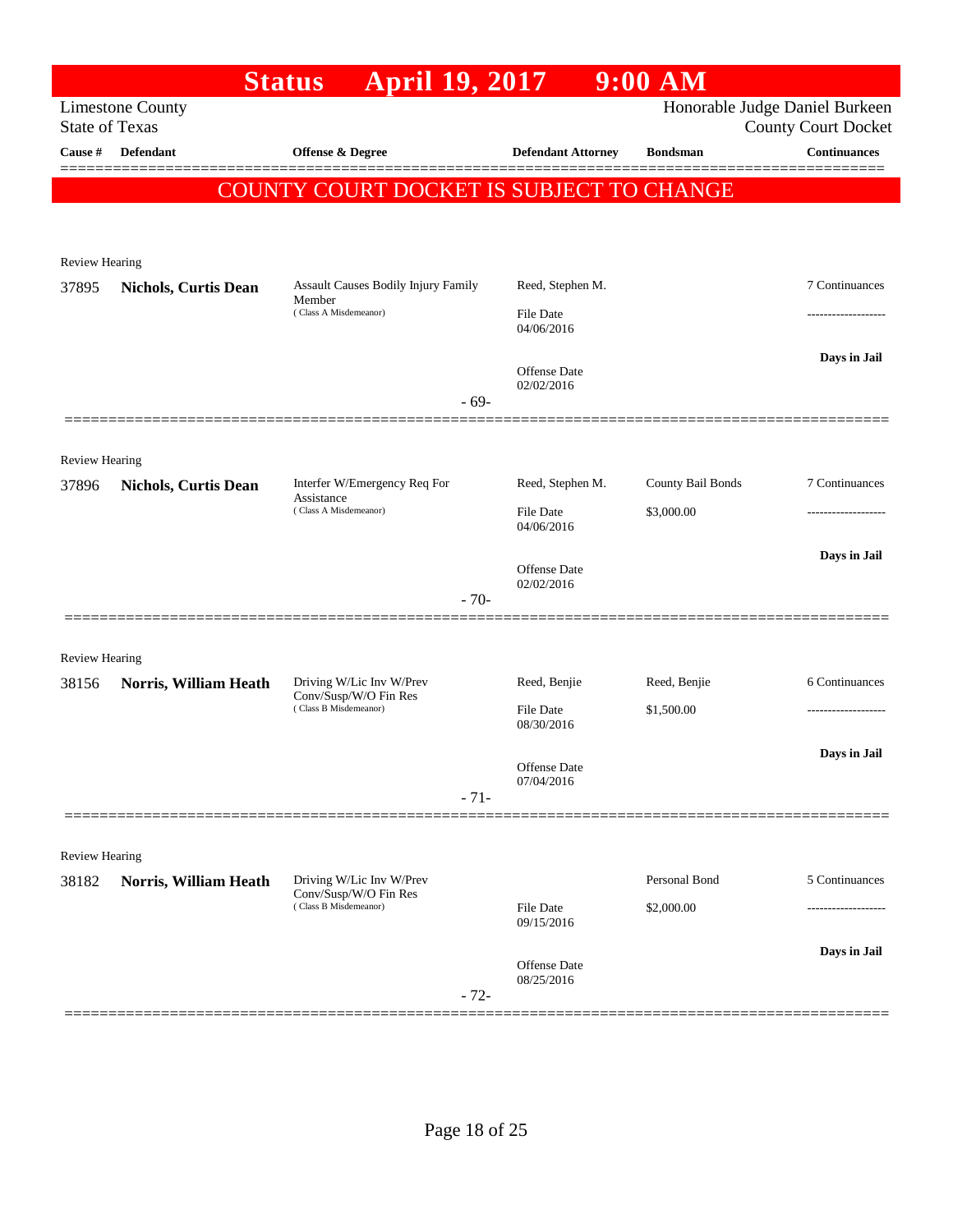|                       |                         | <b>April 19, 2017</b><br><b>Status</b>                                     |        |                                  | $9:00$ AM                      |                            |
|-----------------------|-------------------------|----------------------------------------------------------------------------|--------|----------------------------------|--------------------------------|----------------------------|
| <b>State of Texas</b> | <b>Limestone County</b> |                                                                            |        |                                  | Honorable Judge Daniel Burkeen | <b>County Court Docket</b> |
| Cause #               | Defendant               | <b>Offense &amp; Degree</b>                                                |        | <b>Defendant Attorney</b>        | <b>Bondsman</b>                | <b>Continuances</b>        |
|                       |                         | COUNTY COURT DOCKET IS SUBJECT TO CHANGE                                   |        |                                  |                                |                            |
|                       |                         |                                                                            |        |                                  |                                |                            |
|                       |                         |                                                                            |        |                                  |                                |                            |
| <b>Review Hearing</b> |                         |                                                                            |        |                                  |                                |                            |
| 38140                 | Perkins, Anna Sharp     | Driving W/Lic Inv W/Prev<br>Conv/Susp/W/O Fin Res<br>(Class B Misdemeanor) |        | Reed, Benjie<br><b>File Date</b> |                                | 5 Continuances             |
|                       |                         |                                                                            |        | 08/23/2016                       |                                |                            |
|                       |                         |                                                                            |        | Offense Date                     |                                | Days in Jail               |
|                       |                         |                                                                            | $-73-$ | 10/13/2015                       |                                |                            |
|                       |                         |                                                                            |        |                                  |                                |                            |
| <b>Status Hearing</b> |                         |                                                                            |        |                                  |                                |                            |
| 38356                 | Porter, Ruel Mack       | Theft Prop $>=\$100<\$750$                                                 |        | Moore, David E.                  | Personal Bond                  | 1 Continuances             |
|                       |                         | (Class B Misdemeanor)                                                      |        | <b>File Date</b><br>01/26/2017   | \$1,000.00                     |                            |
|                       |                         |                                                                            |        |                                  |                                | Days in Jail               |
|                       |                         |                                                                            |        | Offense Date<br>08/14/2016       |                                |                            |
|                       |                         |                                                                            | $-74-$ |                                  |                                |                            |
| <b>Status Hearing</b> |                         |                                                                            |        |                                  |                                |                            |
| 38171                 | Price, Crystal Javon    | Driving W/Lic Inv W/Prev                                                   |        |                                  | Personal Bond                  | 4 Continuances             |
|                       |                         | Conv/Susp/W/O Fin Res<br>(Class B Misdemeanor)                             |        | <b>File Date</b>                 | \$2,000.00                     | ------------------         |
|                       |                         |                                                                            |        | 09/15/2016                       |                                |                            |
|                       |                         |                                                                            |        | Offense Date                     |                                | Days in Jail               |
|                       |                         |                                                                            | $-75-$ | 01/14/2016                       |                                |                            |
|                       |                         |                                                                            |        |                                  |                                |                            |
| <b>Review Hearing</b> |                         |                                                                            |        |                                  |                                |                            |
| 37914                 | <b>Rash, Dewey</b>      | Driving W/Lic Inv W/Prev<br>Conv/Susp/W/O Fin Res                          |        | Reed, Bobby                      | African American Bonding<br>Co | 2 Continuances             |
|                       |                         | (Class B Misdemeanor)                                                      |        | <b>File Date</b><br>04/18/2016   | \$2,000.00                     |                            |
|                       |                         |                                                                            |        |                                  |                                | Days in Jail               |
|                       |                         |                                                                            |        | Offense Date<br>03/15/2016       |                                |                            |
|                       |                         |                                                                            | $-76-$ |                                  |                                |                            |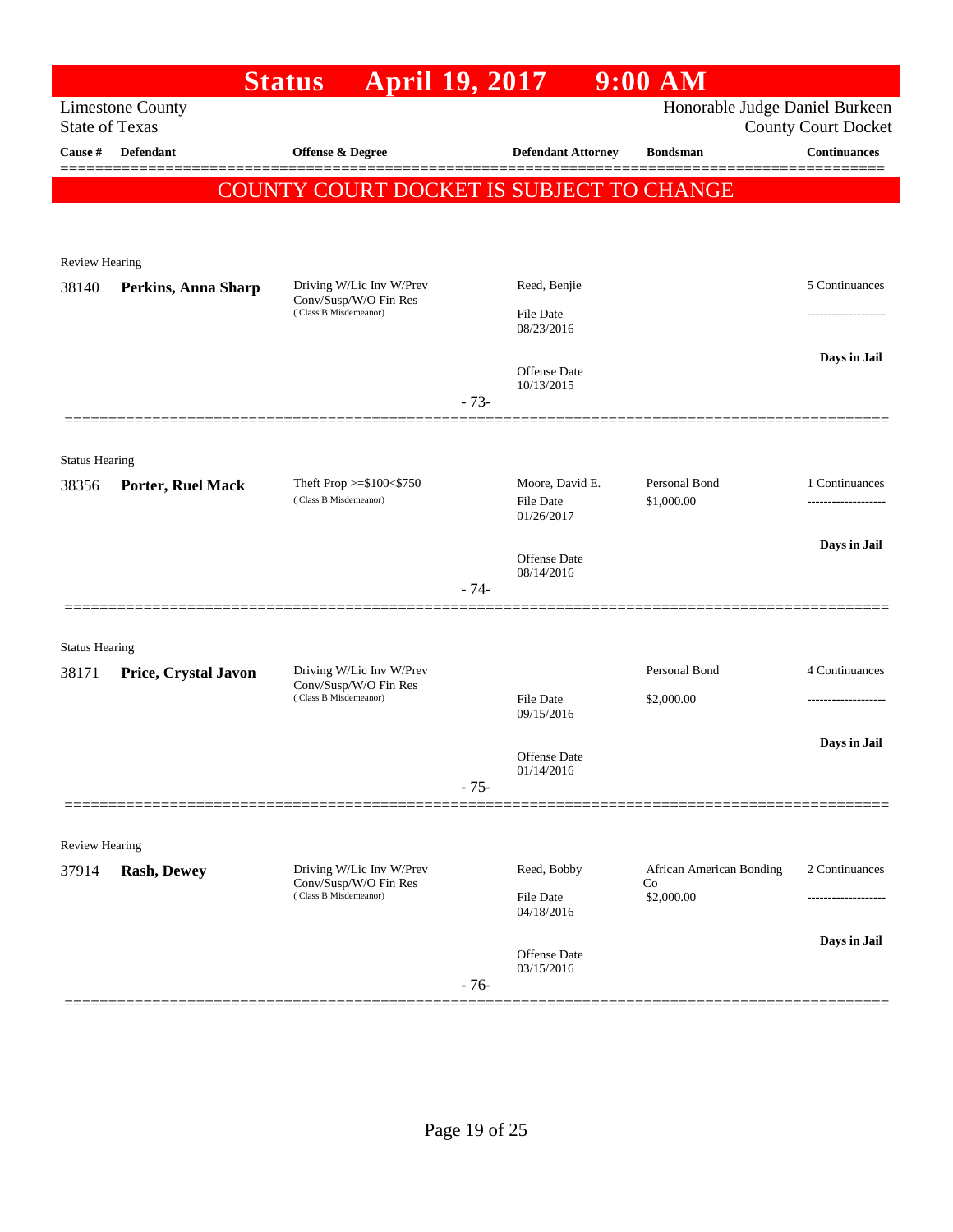|                                |                              | <b>April 19, 2017</b><br><b>Status</b>             |        |                                  | $9:00$ AM                       |                                                              |
|--------------------------------|------------------------------|----------------------------------------------------|--------|----------------------------------|---------------------------------|--------------------------------------------------------------|
| <b>State of Texas</b>          | <b>Limestone County</b>      |                                                    |        |                                  |                                 | Honorable Judge Daniel Burkeen<br><b>County Court Docket</b> |
| Cause #                        | <b>Defendant</b>             | <b>Offense &amp; Degree</b>                        |        | <b>Defendant Attorney</b>        | <b>Bondsman</b>                 | <b>Continuances</b>                                          |
|                                |                              |                                                    |        |                                  |                                 |                                                              |
|                                |                              | COUNTY COURT DOCKET IS SUBJECT TO CHANGE           |        |                                  |                                 |                                                              |
|                                |                              |                                                    |        |                                  |                                 |                                                              |
| <b>Status Hearing</b>          |                              |                                                    |        |                                  |                                 |                                                              |
| 38268                          | <b>Ruiz-Torres, Homero</b>   | Driving While Intoxicated<br>(Class B Misdemeanor) |        | Reed, Benjie<br><b>File Date</b> | County Bail Bonds<br>\$3,000.00 | 3 Continuances<br>-------------------                        |
|                                |                              |                                                    |        | 12/02/2016                       |                                 |                                                              |
|                                |                              |                                                    |        | Offense Date                     |                                 | Days in Jail                                                 |
|                                |                              |                                                    | $-77-$ | 07/30/2016                       |                                 |                                                              |
|                                |                              |                                                    |        |                                  |                                 |                                                              |
|                                |                              |                                                    |        |                                  |                                 |                                                              |
| <b>Status Hearing</b><br>38180 | <b>Shadley, Theaopel Lyn</b> | Driving W/Lic Inv W/Prev                           |        |                                  | Personal Bond                   | 5 Continuances                                               |
|                                |                              | Conv/Susp/W/O Fin Res<br>(Class B Misdemeanor)     |        | <b>File Date</b>                 | \$1,000.00                      |                                                              |
|                                |                              |                                                    |        | 09/15/2016                       |                                 |                                                              |
|                                |                              |                                                    |        | Offense Date                     |                                 | Days in Jail                                                 |
|                                |                              |                                                    | $-78-$ | 08/28/2016                       |                                 |                                                              |
|                                |                              |                                                    |        |                                  |                                 |                                                              |
| Plea Hearing                   |                              |                                                    |        |                                  |                                 |                                                              |
| 38253                          | <b>Shockley, Toby Wayne</b>  | Poss Marij <2oz                                    |        | Reed, Justin                     | Personal Bond                   | 3 Continuances                                               |
|                                |                              | (Class B Misdemeanor)                              |        | <b>File Date</b><br>11/28/2016   | \$1,500.00                      | ------------------                                           |
|                                |                              |                                                    |        |                                  |                                 | Days in Jail                                                 |
|                                |                              |                                                    |        | Offense Date<br>11/04/2016       |                                 |                                                              |
|                                |                              |                                                    | $-79-$ |                                  |                                 |                                                              |
|                                |                              |                                                    |        |                                  |                                 |                                                              |
| Plea Hearing                   |                              |                                                    |        |                                  |                                 |                                                              |
| 38328                          | <b>Shockley, Toby Wayne</b>  | Poss Marij <2oz<br>(Class B Misdemeanor)           |        | Reed, Justin<br><b>File Date</b> | Reed, Benjie<br>\$1,500.00      | 2 Continuances                                               |
|                                |                              |                                                    |        | 01/17/2017                       |                                 |                                                              |
|                                |                              |                                                    |        | Offense Date                     |                                 | Days in Jail                                                 |
|                                |                              |                                                    | $-80-$ | 12/26/2016                       |                                 |                                                              |
|                                |                              |                                                    |        |                                  |                                 |                                                              |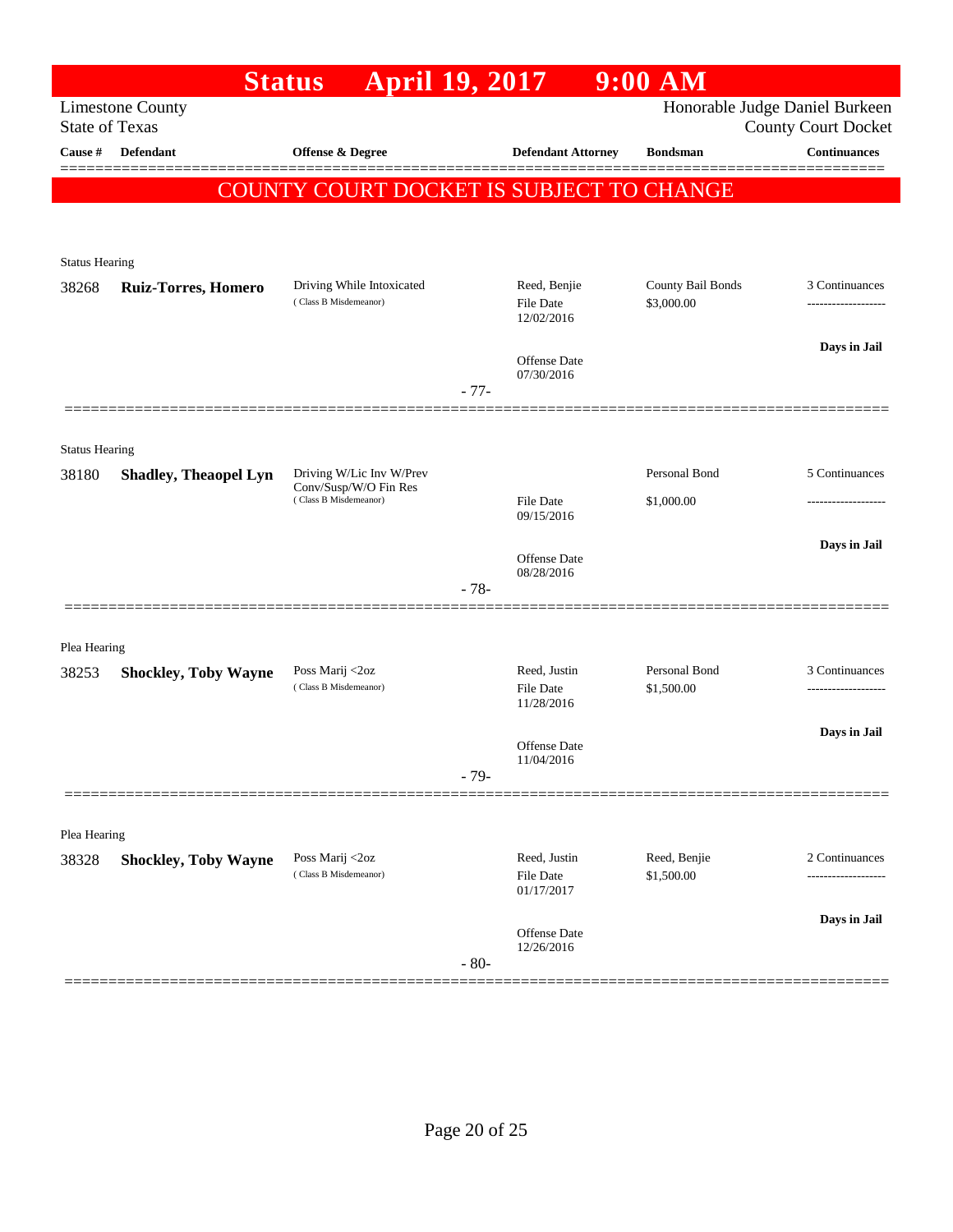|                       |                             | <b>April 19, 2017</b><br><b>Status</b>               |                                   | $9:00$ AM                                    |                                                              |
|-----------------------|-----------------------------|------------------------------------------------------|-----------------------------------|----------------------------------------------|--------------------------------------------------------------|
| <b>State of Texas</b> | <b>Limestone County</b>     |                                                      |                                   |                                              | Honorable Judge Daniel Burkeen<br><b>County Court Docket</b> |
| Cause #               | <b>Defendant</b>            | <b>Offense &amp; Degree</b>                          |                                   | <b>Defendant Attorney</b><br><b>Bondsman</b> | <b>Continuances</b>                                          |
|                       |                             | COUNTY COURT DOCKET IS SUBJECT TO CHANGE             |                                   |                                              |                                                              |
|                       |                             |                                                      |                                   |                                              |                                                              |
| Review Hearing        |                             |                                                      |                                   |                                              |                                                              |
| 38005                 | Solano, Sandra              | <b>Assault Causes Bodily Injury Family</b><br>Member | Reed, Benjie                      | Reed, Benjie                                 | 6 Continuances                                               |
|                       | Carolina                    | (Class A Misdemeanor)                                | File Date<br>05/27/2016           | \$3,000.00                                   | -----------------                                            |
|                       |                             |                                                      | <b>Offense Date</b><br>04/02/2016 |                                              | Days in Jail                                                 |
|                       |                             |                                                      | $-81-$                            |                                              |                                                              |
| <b>Status Hearing</b> |                             |                                                      |                                   |                                              |                                                              |
| 38259                 | <b>Thompson, Paul Tyler</b> | Poss Cs Pg $3 < 28g$<br>(Class A Misdemeanor)        | <b>File Date</b><br>11/28/2016    | County Bail Bonds<br>\$2,000.00              | 3 Continuances                                               |
|                       |                             |                                                      | Offense Date                      |                                              | Days in Jail                                                 |
|                       |                             | $-82-$                                               | 10/18/2016                        |                                              |                                                              |
| <b>Review Hearing</b> |                             |                                                      |                                   |                                              |                                                              |
| 36721                 | <b>Thompson, Robert</b>     | Assault Causes Bodily Injury Family<br>Violence      |                                   |                                              | 15 Continuances                                              |
|                       | Alan                        | (Class A Misdemeanor)                                | <b>File Date</b><br>11/21/2013    |                                              |                                                              |
|                       |                             |                                                      | Offense Date<br>11/01/2013        |                                              | Days in Jail                                                 |
|                       |                             |                                                      | $-83-$                            |                                              |                                                              |
| Review Hearing        |                             |                                                      |                                   |                                              |                                                              |
| 36722                 | <b>Thompson, Robert</b>     | Interfer W/Emergency Call                            |                                   |                                              | 15 Continuances                                              |
|                       | Alan                        | (Class A Misdemeanor)                                | <b>File Date</b><br>11/21/2013    |                                              |                                                              |
|                       |                             |                                                      | <b>Offense Date</b><br>11/01/2013 |                                              | Days in Jail                                                 |
|                       |                             |                                                      | $-84-$                            |                                              |                                                              |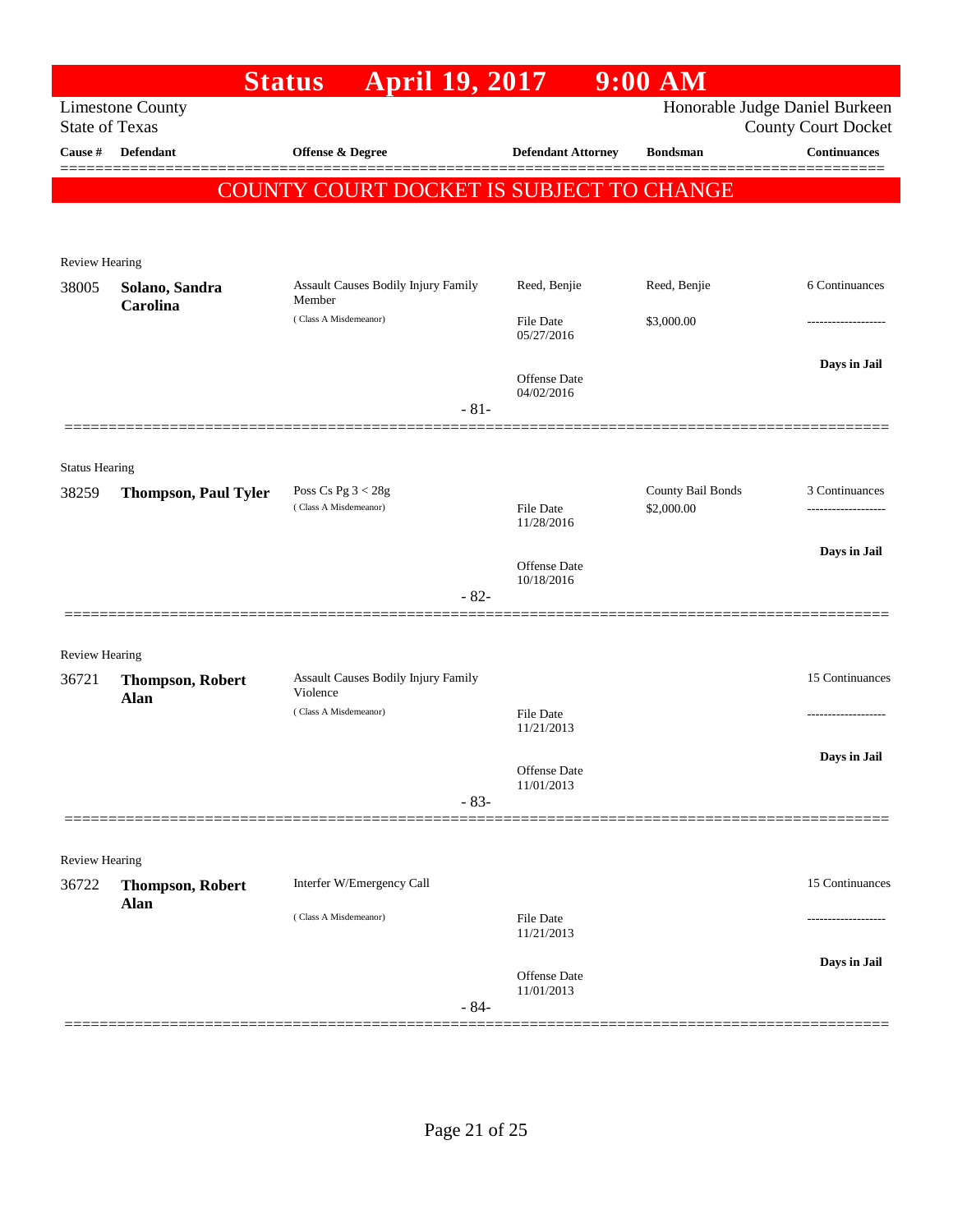|                       |                                                  | <b>April 19, 2017</b><br><b>Status</b>                     |                                             | $9:00$ AM                      |                                                   |
|-----------------------|--------------------------------------------------|------------------------------------------------------------|---------------------------------------------|--------------------------------|---------------------------------------------------|
|                       | <b>Limestone County</b><br><b>State of Texas</b> |                                                            |                                             | Honorable Judge Daniel Burkeen |                                                   |
| Cause #               | <b>Defendant</b>                                 | Offense & Degree                                           | <b>Defendant Attorney</b>                   | <b>Bondsman</b>                | <b>County Court Docket</b><br><b>Continuances</b> |
|                       |                                                  |                                                            |                                             |                                |                                                   |
|                       |                                                  | COUNTY COURT DOCKET IS SUBJECT TO CHANGE                   |                                             |                                |                                                   |
|                       |                                                  |                                                            |                                             |                                |                                                   |
| <b>Status Hearing</b> |                                                  |                                                            |                                             |                                |                                                   |
| 38343                 | <b>Thompson, William</b><br>Howard               | Driving While Intoxicated                                  | Green, Neal                                 | County Bail Bonds              | 1 Continuances                                    |
|                       |                                                  | (Class B Misdemeanor)                                      | <b>File Date</b><br>01/26/2017              | \$1,500.00                     |                                                   |
|                       |                                                  |                                                            | Offense Date                                |                                | Days in Jail                                      |
|                       |                                                  |                                                            | 07/17/2016<br>$-85-$                        |                                |                                                   |
|                       |                                                  |                                                            |                                             |                                |                                                   |
| Plea Hearing          |                                                  |                                                            |                                             |                                |                                                   |
| 38262                 | <b>Washington, Mark</b>                          | Poss Marij <2oz                                            | Reed, Benjie                                | County Bail Bonds              | 3 Continuances                                    |
|                       | Ray                                              | (Class B Misdemeanor)                                      | File Date<br>11/29/2016                     | \$2,000.00                     |                                                   |
|                       |                                                  |                                                            |                                             |                                | Days in Jail                                      |
|                       |                                                  |                                                            | Offense Date<br>10/28/2016                  |                                |                                                   |
|                       |                                                  |                                                            | $-86-$                                      |                                |                                                   |
| <b>Status Hearing</b> |                                                  |                                                            |                                             |                                |                                                   |
| 38128                 | <b>West, Chris Demont</b>                        | Driving W/Lic Inv W/Prev                                   |                                             | County Bail Bonds              | 5 Continuances                                    |
|                       |                                                  | Conv/Susp/W/O Fin Res<br>(Class B Misdemeanor)             | File Date                                   | \$2,000.00                     |                                                   |
|                       |                                                  |                                                            | 08/16/2016                                  |                                | Days in Jail                                      |
|                       |                                                  |                                                            | Offense Date<br>07/03/2016                  |                                |                                                   |
|                       |                                                  |                                                            | $-87-$                                      |                                |                                                   |
|                       |                                                  |                                                            |                                             |                                |                                                   |
| <b>Status Hearing</b> |                                                  |                                                            |                                             |                                |                                                   |
| 38290                 | <b>Wilkins, Christy Lynn</b>                     | Resist Arrest Search Or Transport<br>(Class A Misdemeanor) | Reed, Stephen M.<br>File Date<br>01/04/2017 | Personal Bond<br>\$1,000.00    | 1 Continuances                                    |
|                       |                                                  |                                                            |                                             |                                | Days in Jail                                      |
|                       |                                                  |                                                            | Offense Date<br>12/05/2016<br>$-88-$        |                                |                                                   |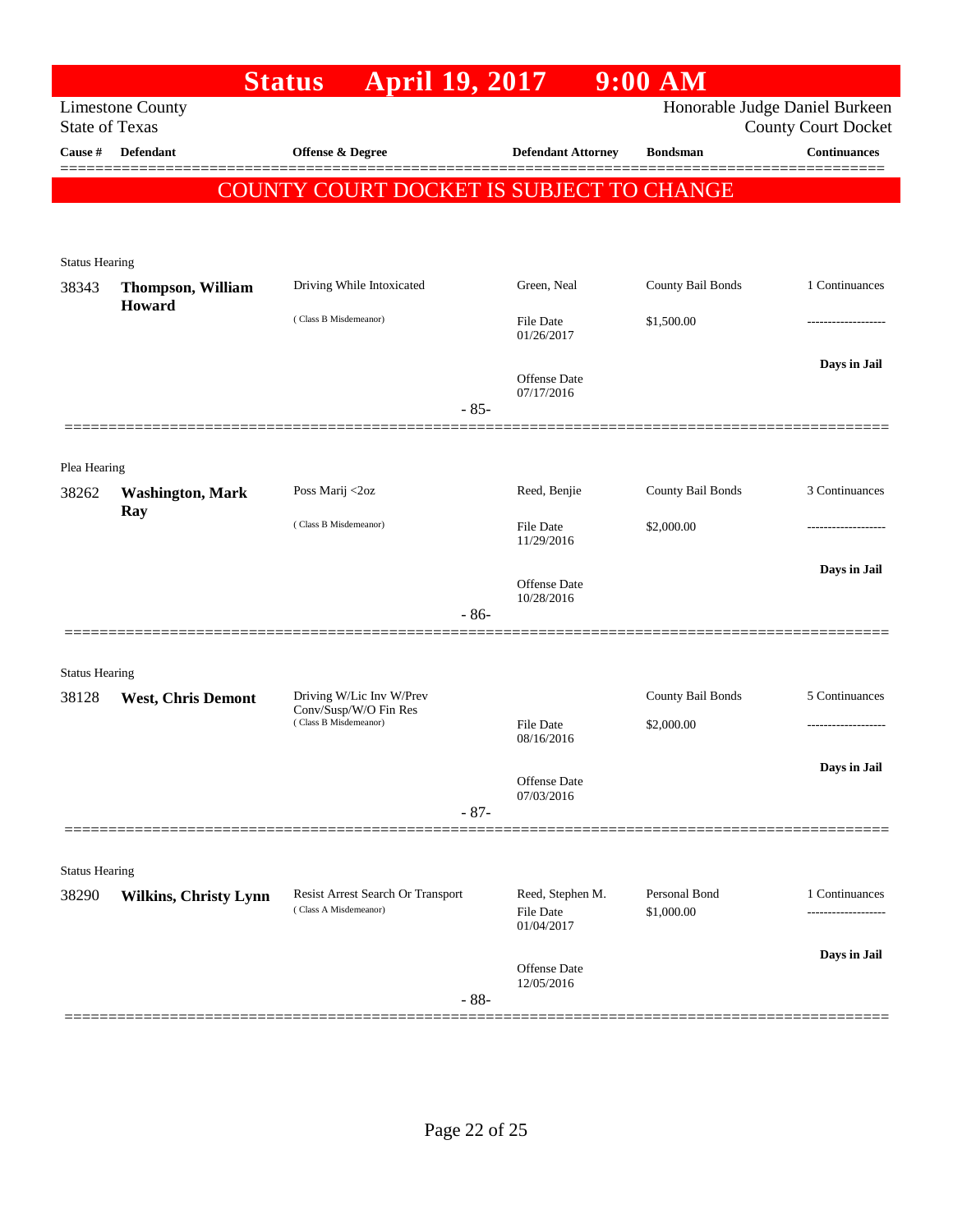|                                  |                              | Status April 19, 2017                           |                                   | $9:00$ AM              |                                                   |
|----------------------------------|------------------------------|-------------------------------------------------|-----------------------------------|------------------------|---------------------------------------------------|
|                                  | <b>Limestone County</b>      |                                                 |                                   |                        | Honorable Judge Daniel Burkeen                    |
| <b>State of Texas</b><br>Cause # | Defendant                    | Offense & Degree                                | <b>Defendant Attorney</b>         | <b>Bondsman</b>        | <b>County Court Docket</b><br><b>Continuances</b> |
|                                  |                              |                                                 |                                   |                        |                                                   |
|                                  |                              | <b>COUNTY COURT DOCKET IS SUBJECT TO CHANGE</b> |                                   |                        |                                                   |
|                                  |                              |                                                 |                                   |                        |                                                   |
| <b>Status Hearing</b>            |                              |                                                 |                                   |                        |                                                   |
| 38291                            | <b>Wilkins, Christy Lynn</b> | Criminal Trespass                               | Reed, Stephen M.                  | <b>Christy Wilkins</b> | 1 Continuances                                    |
|                                  |                              | (Class B Misdemeanor)                           | File Date<br>01/04/2017           | \$1,000.00             |                                                   |
|                                  |                              |                                                 |                                   |                        | Days in Jail                                      |
|                                  |                              |                                                 | <b>Offense Date</b><br>12/05/2016 |                        |                                                   |
|                                  |                              | - 89-                                           |                                   |                        |                                                   |
|                                  |                              |                                                 |                                   |                        |                                                   |
| Plea Hearing<br>38138            | Williams, Jayson             | Poss Marij <= 2 Oz Drug Free Zone               | Reed, Benjie                      | Reed, Justin           | 6 Continuances                                    |
|                                  | Rashad                       | (Class A Misdemeanor)                           | <b>File Date</b>                  | \$3,000.00             |                                                   |
|                                  |                              |                                                 | 08/18/2016                        |                        |                                                   |
|                                  |                              |                                                 | <b>Offense Date</b>               |                        | Days in Jail                                      |
|                                  |                              | $-90-$                                          | 07/04/2016                        |                        |                                                   |
|                                  |                              |                                                 |                                   |                        |                                                   |
| <b>Status Hearing</b>            |                              |                                                 |                                   |                        |                                                   |
| 38124                            | <b>Wimberly, Toryee</b>      | Driving W/Lic Inv W/Prev                        |                                   | Personal Bond          | 2 Continuances                                    |
|                                  | <b>David</b>                 | Conv/Susp/W/O Fin Res<br>(Class B Misdemeanor)  | <b>File Date</b>                  | \$2,000.00             |                                                   |
|                                  |                              |                                                 | 08/16/2016                        |                        |                                                   |
|                                  |                              |                                                 | Offense Date                      |                        | Days in Jail                                      |
|                                  |                              | $-91-$                                          | 04/30/2016                        |                        |                                                   |
|                                  |                              |                                                 |                                   |                        |                                                   |
| <b>Status Hearing</b>            |                              |                                                 |                                   |                        |                                                   |
| 38274                            | <b>Wimberly, Toryee</b>      | Bail Jumping And Fail To Appear                 |                                   | Personal Bond          | 2 Continuances                                    |
|                                  | David                        | (Class A Misdemeanor)                           | <b>File Date</b>                  | \$1,000.00             |                                                   |
|                                  |                              |                                                 | 12/02/2016                        |                        |                                                   |
|                                  |                              |                                                 | <b>Offense Date</b>               |                        | Days in Jail                                      |
|                                  |                              | $-92-$                                          | 11/22/2016                        |                        |                                                   |
|                                  |                              |                                                 |                                   |                        |                                                   |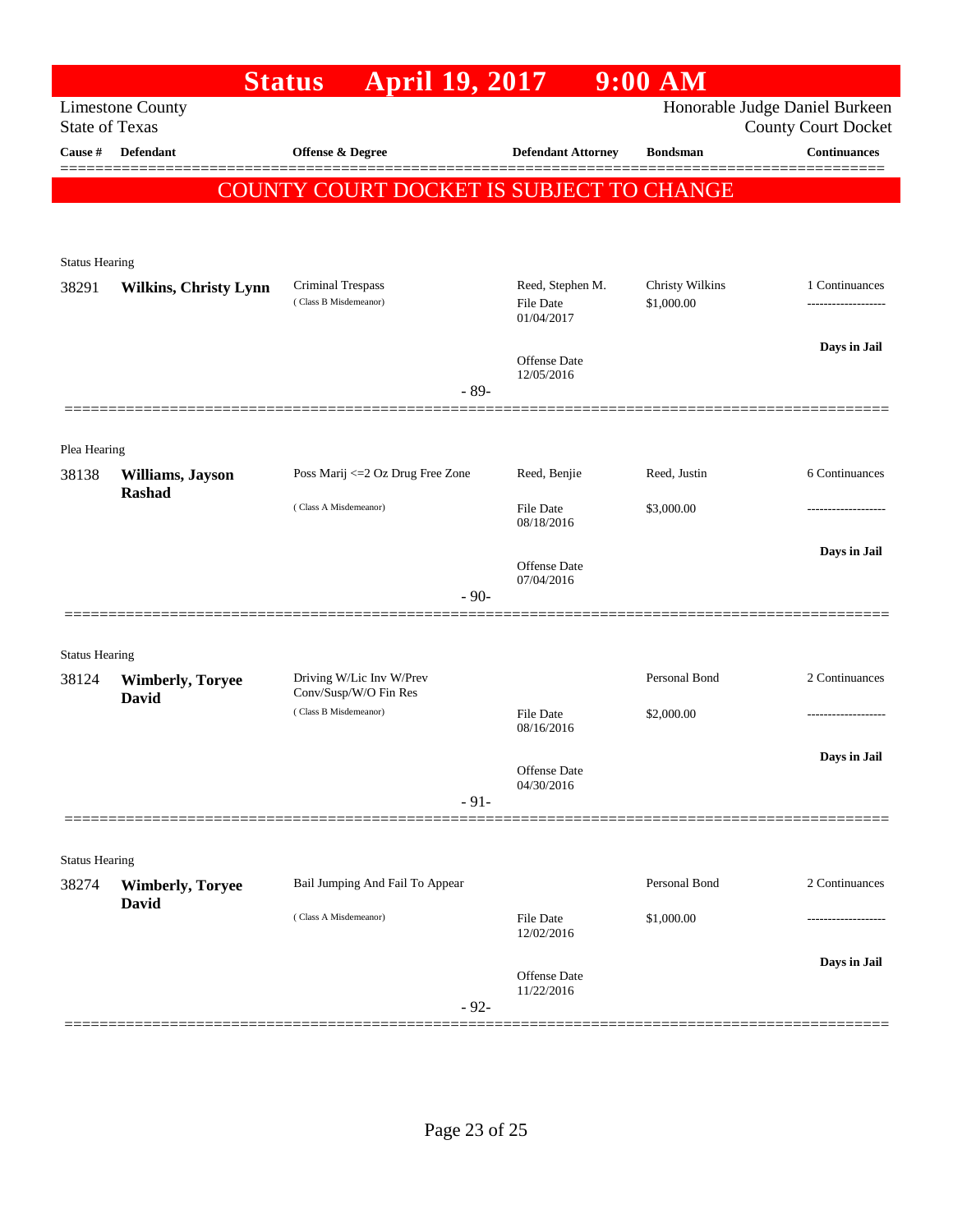|                                |                           | April 19, 2017<br><b>Status</b>                               |                                   | $9:00$ AM                       |                                                              |
|--------------------------------|---------------------------|---------------------------------------------------------------|-----------------------------------|---------------------------------|--------------------------------------------------------------|
| <b>State of Texas</b>          | <b>Limestone County</b>   |                                                               |                                   |                                 | Honorable Judge Daniel Burkeen<br><b>County Court Docket</b> |
| Cause #                        | Defendant                 | Offense & Degree                                              | <b>Defendant Attorney</b>         | <b>Bondsman</b>                 | <b>Continuances</b>                                          |
|                                |                           |                                                               |                                   |                                 |                                                              |
|                                |                           | <b>COUNTY COURT DOCKET IS SUBJECT TO CHANGE</b>               |                                   |                                 |                                                              |
|                                |                           |                                                               |                                   |                                 |                                                              |
| <b>Status Hearing</b>          |                           |                                                               |                                   |                                 |                                                              |
| 38320                          | Winkler, Amanda Joe       | Driving While Intoxicated<br>(Class B Misdemeanor)            | Reed, Bobby                       | Reed, Bobby                     | 2 Continuances                                               |
|                                |                           |                                                               | File Date<br>01/17/2017           | \$2,000.00                      | -----------------                                            |
|                                |                           |                                                               | <b>Offense Date</b>               |                                 | Days in Jail                                                 |
|                                |                           |                                                               | 09/21/2016                        |                                 |                                                              |
|                                |                           |                                                               | $-93-$                            |                                 |                                                              |
|                                |                           |                                                               |                                   |                                 |                                                              |
| <b>Review Hearing</b><br>38258 | Winn, Jordan Nicole       | Poss Marij <2oz                                               |                                   | County Bail Bonds               | 2 Continuances                                               |
|                                |                           | (Class B Misdemeanor)                                         | <b>File Date</b><br>11/28/2016    | \$1,000.00                      |                                                              |
|                                |                           |                                                               |                                   |                                 | Days in Jail                                                 |
|                                |                           |                                                               | <b>Offense Date</b><br>11/13/2016 |                                 |                                                              |
|                                |                           |                                                               | $-94-$                            |                                 |                                                              |
|                                |                           |                                                               |                                   |                                 |                                                              |
| Review Hearing                 |                           |                                                               |                                   |                                 |                                                              |
| 37816                          | <b>Wood, Russell Dale</b> | Driving W/Lic Inv W/Prev<br>Conv/Susp/W/O Fin Res             | Reed, Benjie                      | Reed, Benjie                    | 10 Continuances                                              |
|                                |                           | (Class B Misdemeanor)                                         | <b>File Date</b><br>02/16/2016    | \$1,000.00                      | ----------------                                             |
|                                |                           |                                                               |                                   |                                 | Days in Jail                                                 |
|                                |                           |                                                               | Offense Date<br>01/01/2016        |                                 |                                                              |
|                                |                           |                                                               | $-95-$                            |                                 |                                                              |
|                                |                           |                                                               |                                   |                                 |                                                              |
| <b>Status Hearing</b>          |                           |                                                               |                                   |                                 |                                                              |
| 38280                          | Wood, Russell Dale        | Driving While Intoxicated Bac >=0.15<br>(Class A Misdemeanor) | <b>File Date</b>                  | County Bail Bonds<br>\$2,000.00 | 2 Continuances<br>.                                          |
|                                |                           |                                                               | 12/19/2016                        |                                 |                                                              |
|                                |                           |                                                               | Offense Date                      |                                 | Days in Jail                                                 |
|                                |                           |                                                               | 10/16/2016<br>$-96-$              |                                 |                                                              |
|                                |                           |                                                               |                                   |                                 |                                                              |